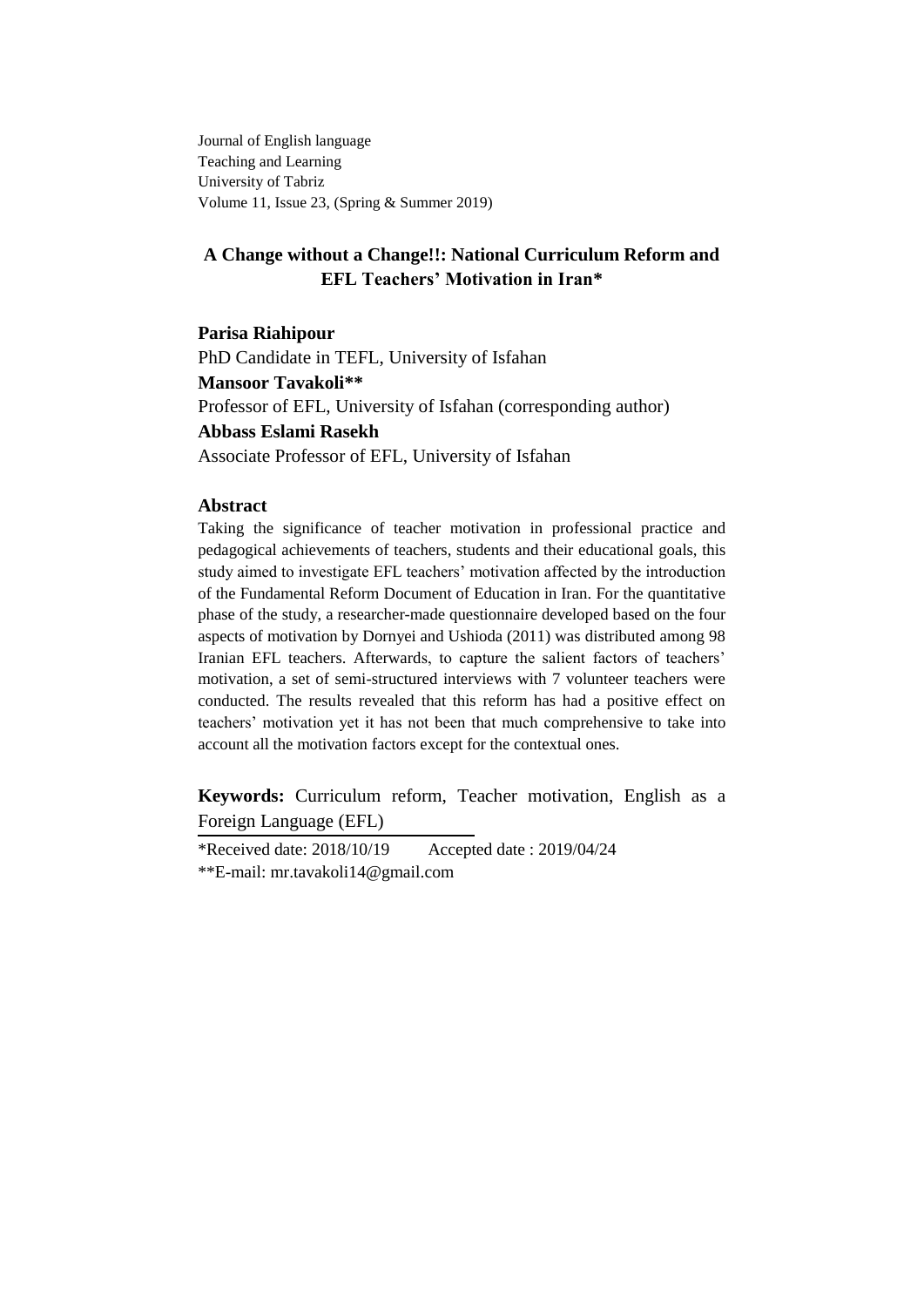### **Introduction**

The fields of applied linguistics in general and English Language Teaching (ELT) in particular, have gone through a number of remarkable evolutions over the last two decades (Aghagolzade & Davari , 2014). Dissatisfactions with the results of traditional teaching methods led to the emergence of Post-method pedagogy in the late 1990s. It was a dramatic change from focus on method to the principles underlying good language teaching practice (Larsen-Freeman & Anderson, 2011). Involvement of learners in second language classroom to achieve real- life communication was a significant aim of the new shifts and evolutions. Along with such global shifts in English Language Teaching (ELT)field, the current status of this language in Iranian society has experienced major shifts and changes during the last ten years.

To change the educational system of Iran, *Fundamental Reform Document of Education (FRDE) in the Islamic Republic of Iran* was finalized in 2012. The basic framework of the document was within the lofty ideals of the Islamic government focusing on "the country"s 2025 vision in which the country is expected to promote to the highest economic, scientific and technological position at regional level with an Islamic, revolutionary identity to motivate the Islamic world through constructive and efficient interaction at international arena" (FRDE, p.2).

In the new curriculum, the main emphasis of the English teaching method is on Communicative Language Teaching (CLT). It is a way not only to encourage students' active participation in language learning process, but also to persuade teachers to promote students' communicative skills (Aghagolzade & Davari, 2014).The new reform is an inductive approach toward teaching which attempts to enhance collaboration among learners, assigning appropriate feedback toward learners' mistakes, and paying meticulous attention to the learners' mental and emotional aspects in learning. Emphasizing classroom interaction is another significant feature of the new ELT curriculum (Kheirabadi & Alavi Moghaddam, 2016).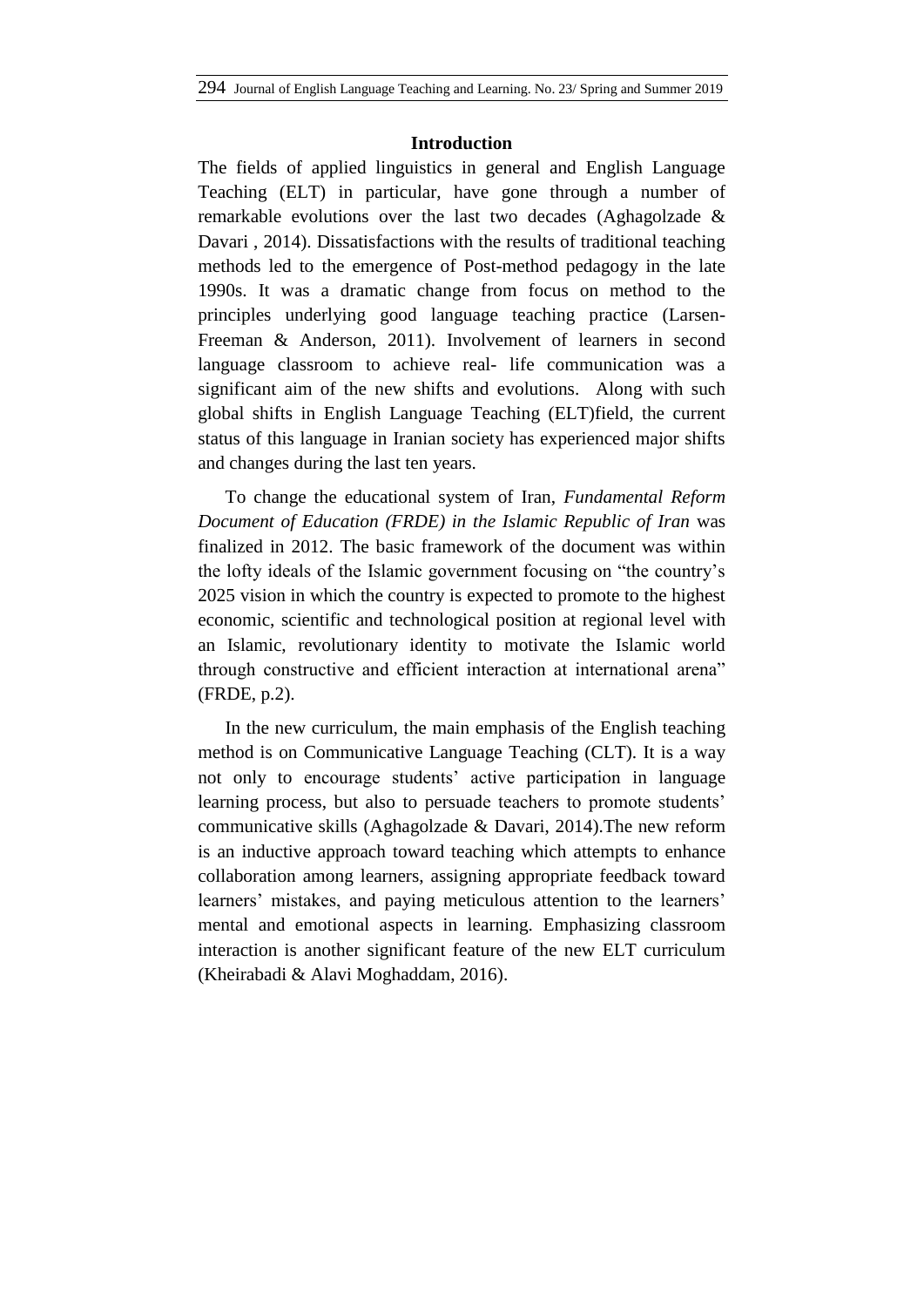However, despite the new reform"s outstanding merits, teachers often complain of the framework of the new textbooks, new teaching curriculum, lack of the desired facilities, the need for pre-service and in-service training, the number of students and many other issues which might lead to teachers' demotivation (Yaghobinejad, Zarrinabadi & Nejadansari, 2016). It is clear that lack of motivation on either teachers" or students" part may affect the whole learning process and it is particularly unfavorable with respect to teachers since an unmotivated teacher will diminish their learners' interest and willingness toward the learning process (Yaghobinejad et al,2016).

As Freeman, Lasky, Sutherland & Torrance, 2002 say, the effectiveness of the introduction of any educational reform is partially depends on teachers" motivation. Tavakoli, Yaghoubinejad & Zarrinabadi (2018) carried out a study to make a cross-cultural comparison of motivational macro strategies of Iranian English teachers and to find out their salient motivational strategies and the reasons behind them. In another study, Yaghobinejad , Zarrinabadi & Nejadansari (2016) investigated demotivating factors for Iranian junior high school teachers and figured out the salient demotivating factors in the post reform era. It seems that studying teachers' motivation affected by the introduction of the new ELT programs is under-researched and carrying out the present study in which the impact of the new reform on Iranian English teachers' motivation is studied can help fill the above-mentioned gap in the literature and has its educational implications for the stakeholders.

# **Literature Review**

#### **Curricular Reform in Iran**

According to Aghagolzade & Davari (2014), after the Islamic Revolution in 1978, various educational reforms were introduced by the ministry of education to change educational policies and teaching methodologies in the post – reform era. The first document which aimed to revolutionize English Language Teaching was approved in 2004. It was known as *Comprehensive Policies of the Islamic Republic of Iran regarding globalization* in which *English* and French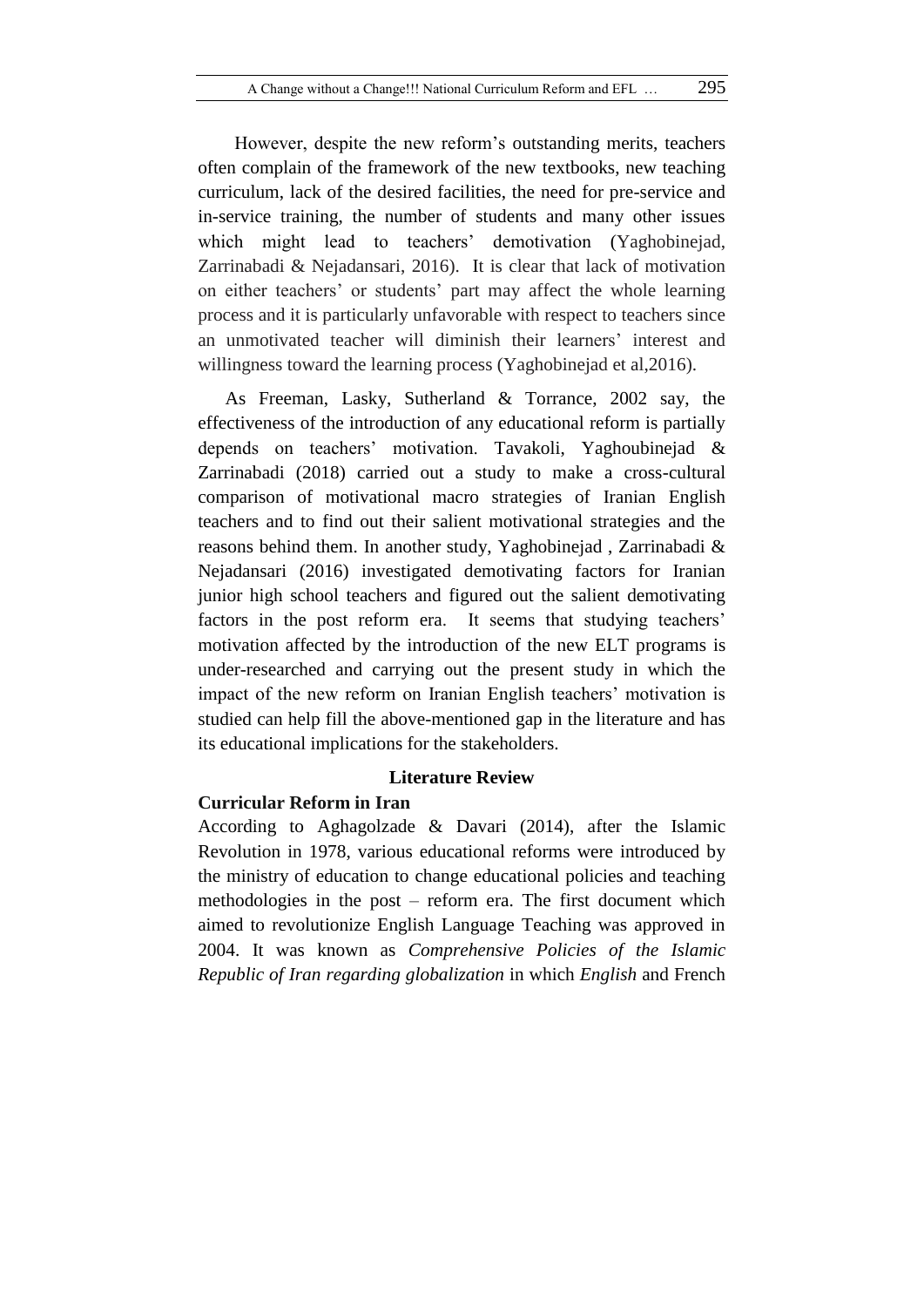were introduced as global languages that were significant elements for active participation of Iranian EFL learners in the current world.

The other document as *the National Curriculum Documen*t was offered in 2009 in which computer literacy and knowing a foreign language were assumed as the essential aspects of literacy, business, technology, science, and politics. Regarding foreign language education, the emphasis of the document was put on a communicative approach and learning all four language skills.

However, these documents did not meet the basic necessities of paradigm shift and social requirements corresponding to the prestige of the Islamic Republic. So, the society was in great need of an "education system capable of materializing *Hayate Tayyebah* (the ideal Islamic life), universal justice and Islamic-Iranian civilization" (p.6). Therefore, in 2011, *Fundamental Reform Document of Education (FRDE) in the Islamic Republic of Iran* was finalized.

Today, based on Iran"s Reformed National Curriculum, the new reform is an attempt to enhance collaboration among learners, assigning appropriate feedbacks toward learners" mistakes, and paying significant attention to the learners" mental and emotional aspects in learning. The new educational shift assigns more attention to meaning than form. In general fostering communicative ability of the learners in English and bridging the information gaps are fundamental characteristics of the curriculum (Kheirabadi & Alavi Moghaddam, 2014).

The newly- introduced educational reform has been the target of various research studies. The findings of the study by Atai & Mazlum (2012) showed that English language teaching program in Iran is not based on a systematic needs analysis. Safari and Sahragard (2015) made an attempt to explore the problems, challenges, and concerns that English teachers have had during the period of three years after the application of new ELT program in the secondary high schools. They revealed that the new national reform was followed by teachers' negative feedback, expressing concerns, problems, and limitations on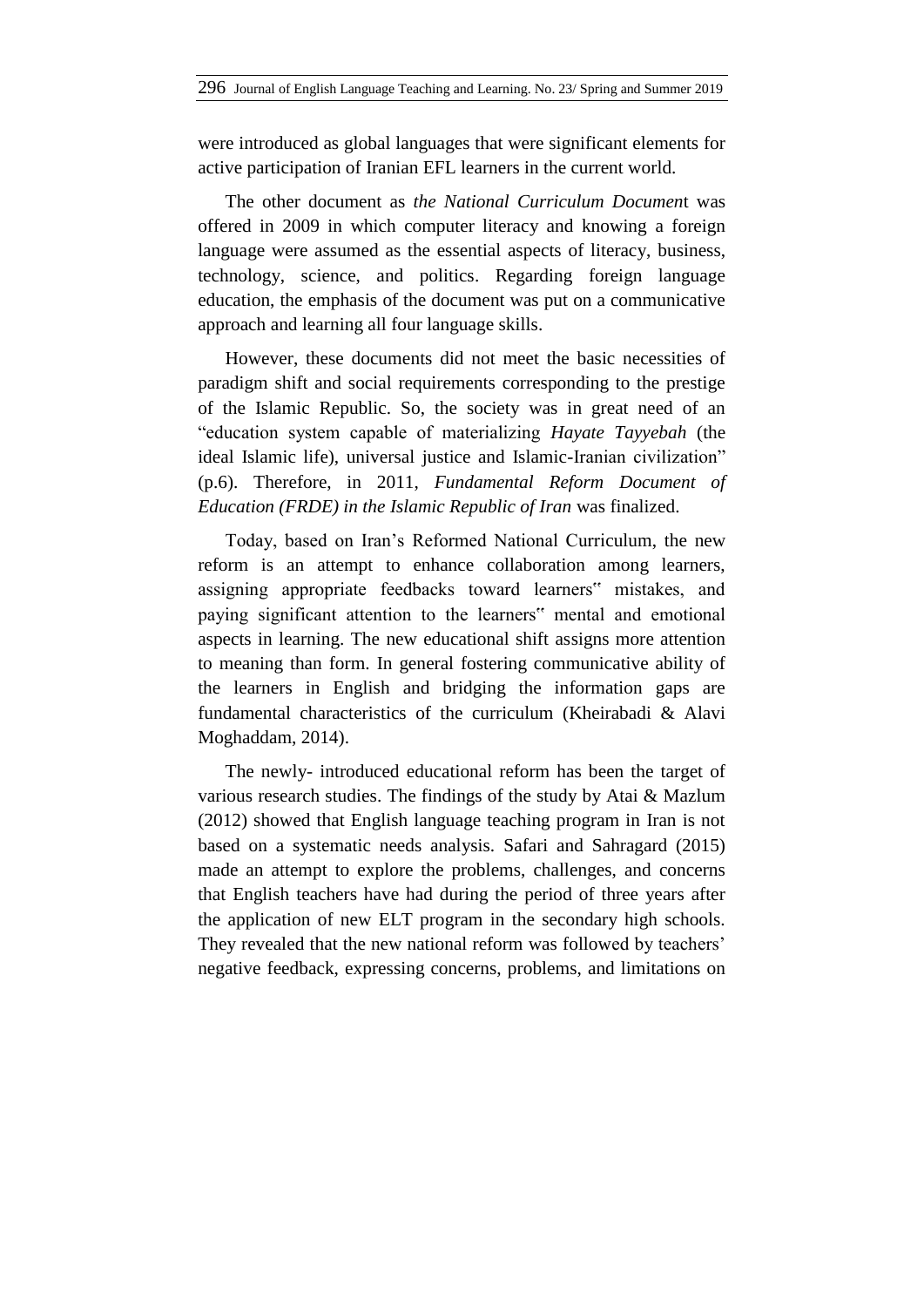the implementation of the new ELT program. Yaghobinejad, Zarrinabadi & Nejadansari (2016) investigated demotivating factors for Iranian junior high school teachers and found out the salient demotivating factors in the post reform era. They revealed that lack of social respect and rewards, lack of educational support and a large number of students in English classes were the dominant factors to Iranian junior high school teachers.

## **Teacher Motivation**

Teachers play a pivotal role in the prosperity of any educational policy and consequently teacher motivation makes an invaluable contribution to the professional practice and pedagogical achievements of teachers and educational goals (Salifu & Seyram Agbenyega, 2013, Agezo, 2010, Cogneau , 2003). Sinclair (2008) defined teacher motivation as something that reveals "what attracts individuals to teaching, how long they remain in their initial teacher education courses and subsequently the teaching profession, and the extent to which they engage with their courses and the teaching profession" (2008, p. 37).

A study on teacher motivation was performed by Tavakoli, Yaghoubinejad & Zarrinabadi (2018). Their study was an attempt to make a cross-cultural comparison of motivational macro strategies of Iranian English teachers and to find out their salient motivational strategies and the reasons behind them. Their study revealed some culture specific differences in strategy importance and use specifically in terms of promoting learners' autonomy and goal-orienteers.

# **Theoretical Framework**

Dornyei and Ushioda (2011) suggest four aspects of motivation with respect to the teaching process.

1) Motivation is linked to *Intrinsic Component* or the internal desire to teach, transmit knowledge and values and develop a community or a whole society. Some educational rewards such as working with students and observing some changes in their performance, increasing their level of knowledge in a subject matter are motivating factors in this domain (Csikszentmhalyi, 1997).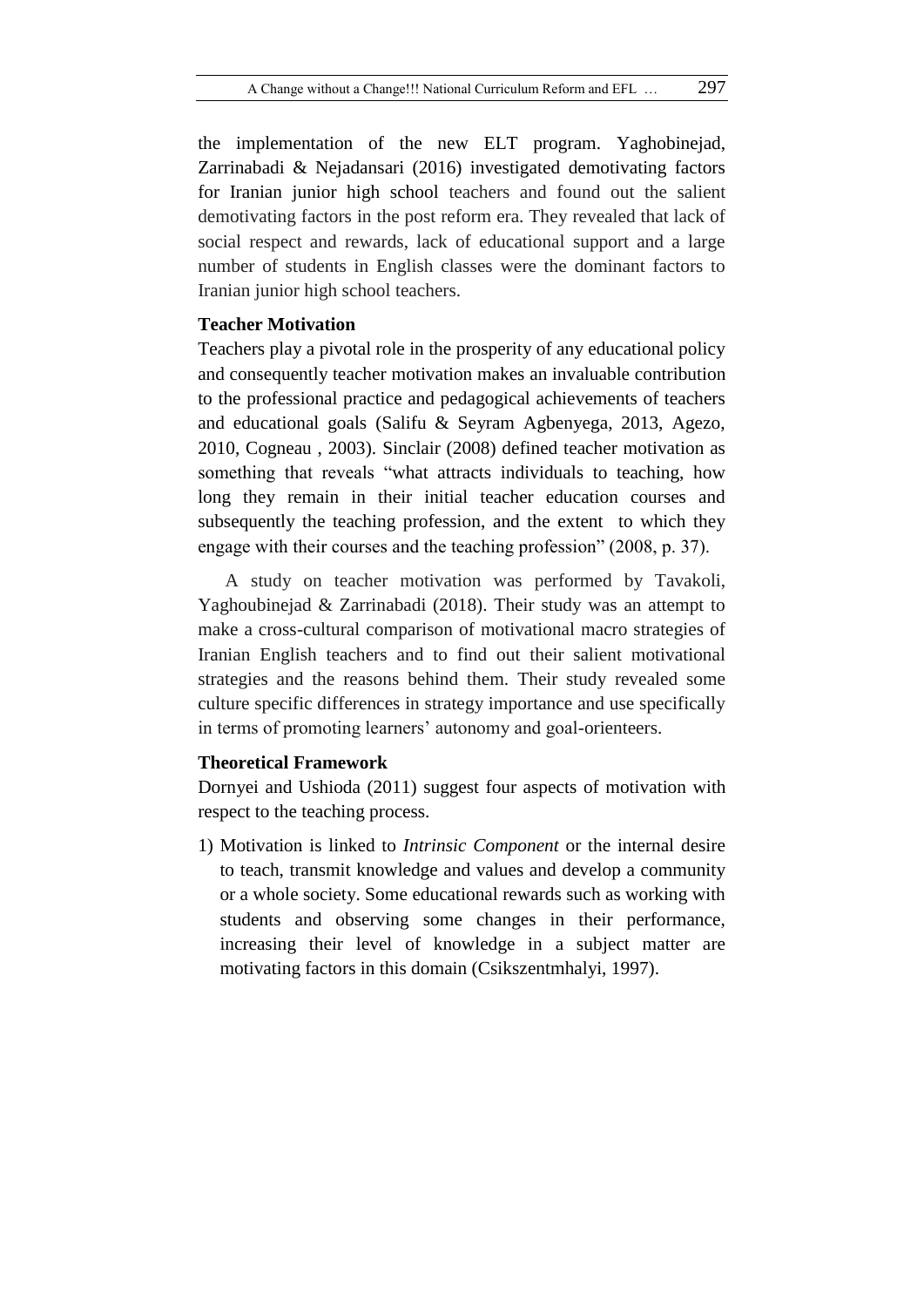- 2) Motivation embraces *Social and Contextual Factors* that persuade an individual to select a profession and affect his performance. Environment plays a crucial role in job motivation. Dinham & Scott (2000) point to significant motivating categories in this regard: 1) Micro-level extrinsic factors which are mostly schoolbased and include all school occurrences which motivate or demotivate teachers and 2) Macro-level or systemic level factors which embrace the whole society and its educational policies.
- 3) Motivation concerns *Temporal Dimensions or Axes* which influence ones long- term profession as a teacher. A wide range of activities and events occur in a particular career (such as honors/ awards, grants/ travel opportunities which influence one"s motivation in a professional career.
- 4) Motivation includes *Negative Factors and Influences* in an educational setting. They are demotivating factors which make educators bored and frustrated in an educational process.

They are basically related to stress, lack of teachers' autonomy and self-efficacy, receptiveness of content and lack of professional growth for teachers, and having a vague view of their profession in a long run.

As the major concept of this study, motivation has been operationally defined using Dornyei & Ushida (2011) in order to crystalize the effect of the curriculum reform on Iranian EFL teachers" motivation.

## **Research Questions**

- RO 1. Has the curricular reform influenced Iranian EFL teachers' motivation?
- RQ 2. What are the salient factors motivating EFL teachers?

The results of the two research questions called for further analysis and interpretation and therefore the third research question was suggested:

RQ 3. Why are these factors considered as playing crucial roles in motivating Iranian English teachers?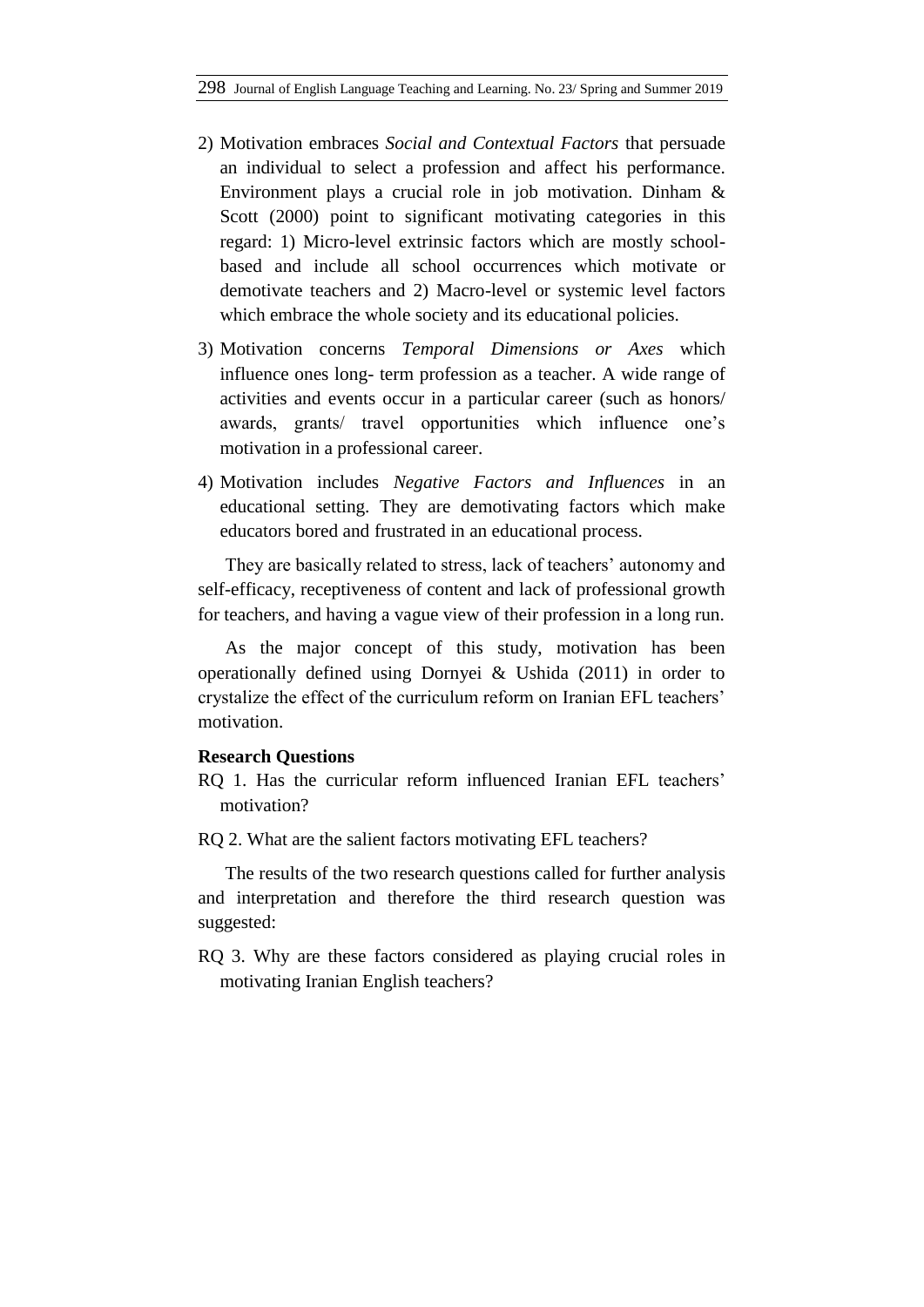## **Method**

### **Design of the Study**

A mixed-methods research with a sequential explanatory design was employed in the present study. The mixed-methods research is useful in examining multidimensional and complex issues, especially in the field of language learning since it can lead to more valid findings (Dörnyei & Ushioda, 2011, Dörnyei, 2007). In some cases the quantitative data is not enough to explain the phenomena and the researcher needs qualitative findings to be collected and analyzed in order to "explain, refine, clarify, and extend quantitative results" (Ivankova & Creswell, 2009, p.139). Consequently, the researchers in this study planned and adopted an explanatory mixed methods design within two distinct stages (Creswell and Plano Clark 2011; Creswell et al.2003). The quantitative data were collected through a questionnaire (see the appendix) to identify aspects of teachers' motivation in the pre reform and post reform era, then for further explanation of the phenomenon at question, a qualitative phase was implemented through offering interview questions to help explain and interpret the quantitative results.

# **Participants**

A total of 98 English teachers participated in the quantitative phase of the study. These teachers were selected based on the availability technique from public and private schools of Chaharmahal and Bakhtiari and Isfahan provinces. They were 43 males (44%) and 55 females (56%) who were 30 to 47 years old and had work experience between 10 to 25 years. With respect to their educational level, 61 were holding bachelor"s degree in Teaching English as a Foreign Language (TEFL), 32 were holding master's degree, and 5 were either Doctor of Philosophy (Ph.D.) holders or Ph.D. candidates in TEFL. They were mostly teaching in the state schools of the central or suburban areas of the above provinces.

The participants of the qualitative phase were purposefully selected in a two-stage procedure. The researchers identified the respondents by calculating the summed mean scores for all responses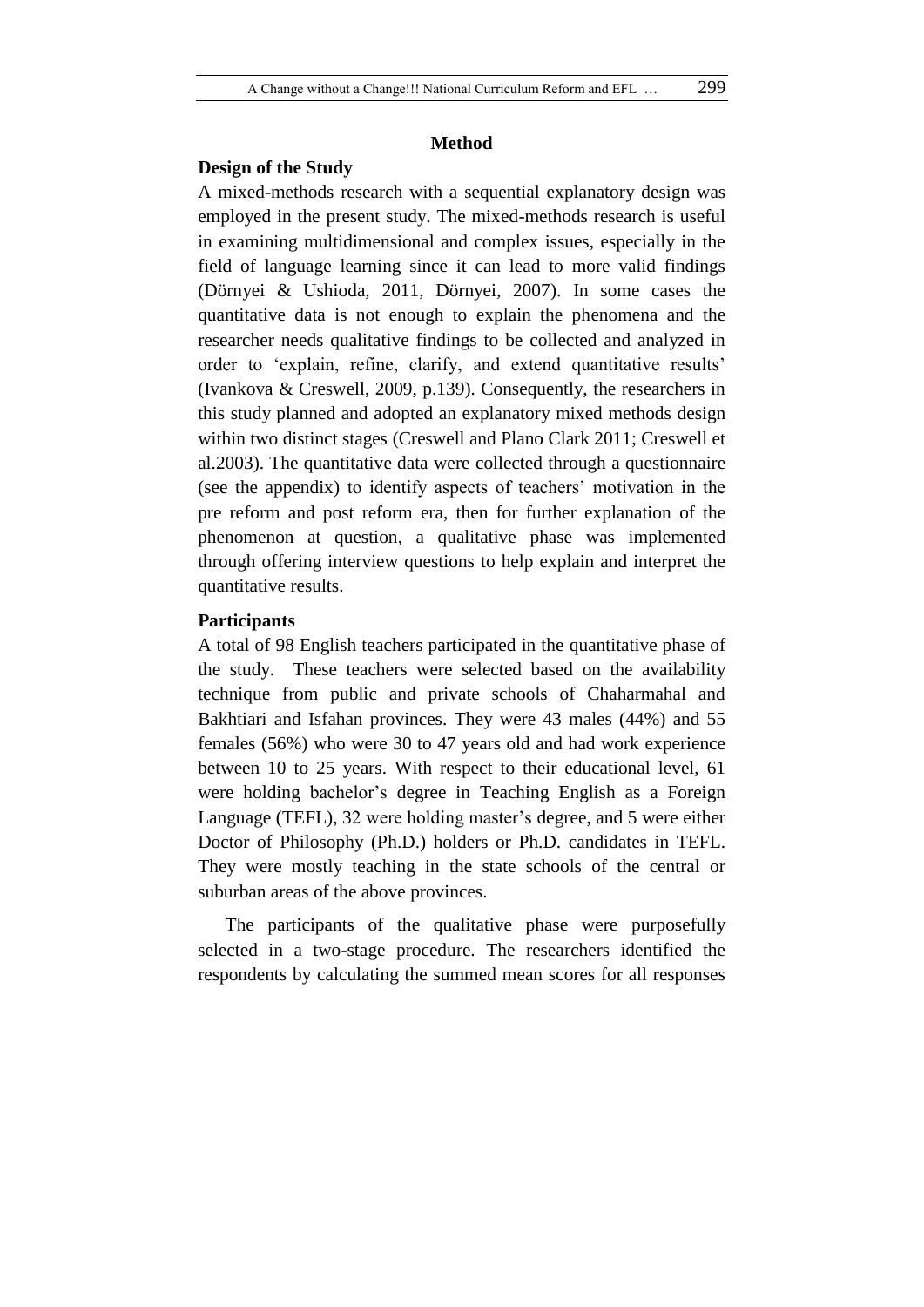to the questionnaires and then by selecting a few respondents with the mean scores within one standard error of the mean. In the second stage, twelve best informants were selected applying a maximal variation strategy by which instead of seeking representativeness through equal probabilities, the sampling seeks it by including a wide range of extremes (Creswell, 2005). This yields five females and two males. All seven agreed to participate in the second phase of the study (see Table 1).

|        |       | Qualitative Stage $(N=7)$   |          | Quantitative Stage (N=98) |       |         |                      |  |  |
|--------|-------|-----------------------------|----------|---------------------------|-------|---------|----------------------|--|--|
| Gender |       | Age Education Gender Gender |          |                           | Age   |         | Education Experience |  |  |
| 44%    | $30-$ | 62% BA                      | $10-$    | 71% male                  | $40-$ | 28% PhD | $10 - 25$ yrs        |  |  |
| male   | 47    |                             | $25$ yrs |                           | 47    |         |                      |  |  |
| 56%    | $30-$ | 33% MA                      | $10-$    | 29%                       | $40-$ | 72% BA  | $10-25$ yrs          |  |  |
| female | 47    |                             | $25$ yrs | female                    | 47    |         |                      |  |  |
|        |       | 5% PhD                      | $10-$    |                           |       |         |                      |  |  |
|        |       |                             | $25$ yrs |                           |       |         |                      |  |  |

**Table1. Demographic information of the participants**

# **Instruments**

Due to the mixed methods nature of the study, the researcher used two different instruments in order to collect data for examining the target research questions. In quantitative procedure, a researcher-made questionnaire based on the four aspects of motivation proposed by Dornyei and Ushioda (2011) was applied and offered to 98 Iranian EFL teachers (see Appendix).

In Qualitative phase of the study, a structured interview protocol including six questions was made based on the quantitative results of the first stage of the study. The questions were examined by two experts in the field and their comments were implemented.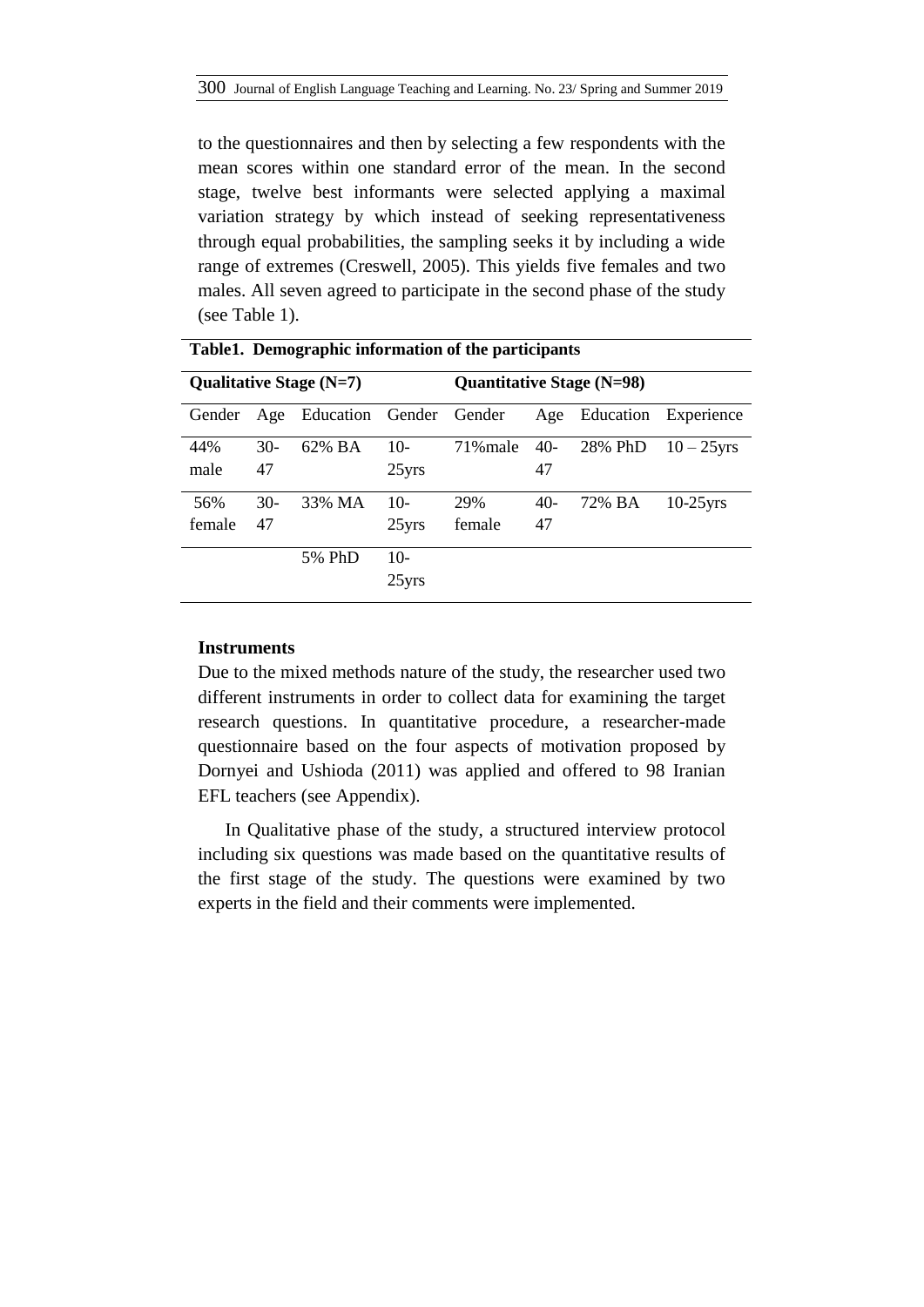# **Quantitative procedures**

For the first phase of the study, a questionnaire was developed by the researchers based on the four aspects of motivation proposed by Dornyei and Ushioda (2011).

Regarding the significance of piloting in quantitative researches (Dornyei ,2007),the researchers asked three colleagues to go through items and provide feedback. Then, a near-final version of the questionnaires was collected and the questionnaire was administered to a group of 50 participants and the answers were analyzed statistically to finalize them.

The reliability of the scales and items was established  $(r = .92)$ using internal consistency reliability indexes. Need to say that in order to help participants answer the questions, the questionnaire was constructed in Persian, the mother language of the participants.

# **Qualitative procedures**

In the second phase of the study, a structured interview including six questions was conducted for further explanation in order to capture a comprehensive picture of the phenomenon at question. The content of the interview protocol was elicited from the quantitative results of the first stage of the study. The questions aimed to explore five issues (changes in textbooks and technological equipment, school associations, evaluation of teachers' performance, teachers' social position and financial issues, CLT and its tasks and the number of teaching hours). Each interview lasted 15 minutes and it was audio – taped while the interviewer was also taking notes during the interview session. Data collection was done up to the point of saturation (Do¨rnyei, 2007). Audio – recordings of the interviews were transcribed verbatim and were printed for better analysis.

The analysis of the interviews was carried out through several stages. In the first stage, the researchers open coded the transcripts. According to Corbin and Strauss (2014), the researchers framed the categories as activities or processes. The categories were then filed with the interview excerpts.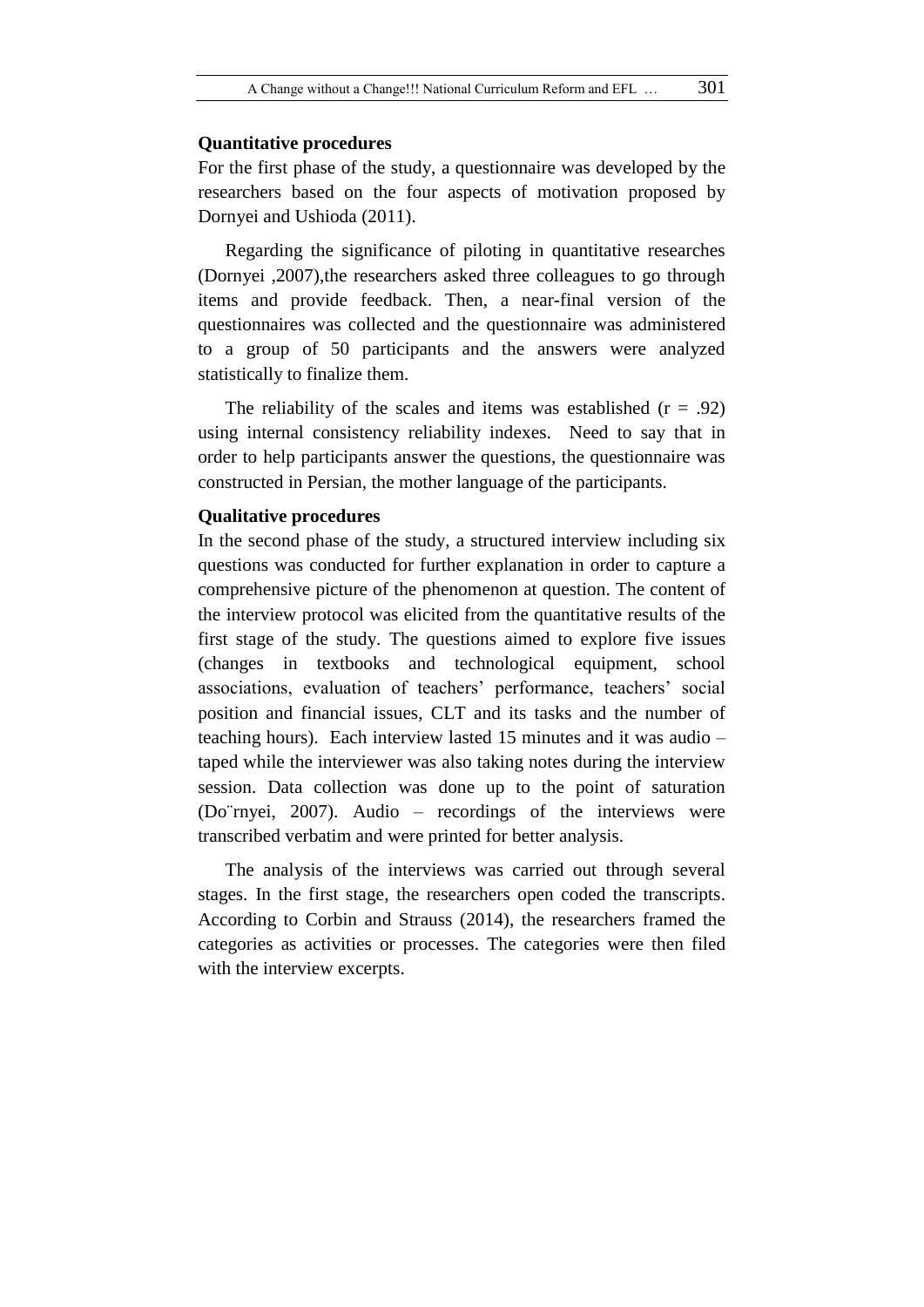The second stage of the analysis included axial coding. In this stage, repeated ideas were extracted to arrive at more general themes. To do so, categories were monitored carefully and their high-order themes were revealed. These were then put together and a whole picture of the categories was made to be compared and contrasted with each other. These categories were then refined so that they could finally put in the same group. Then, the best categories demonstrating the meaning of the data were selected. In this way the interviews were coded and the researchers attempted to describe the data and their main themes so that to find more about the phenomena under study.

To ensure the credibility of the findings, a colleague who was familiar with the notion of teacher motivation and qualitative research performed the external auditing of the codes and inferences. The participants were interviewed informally and results and interpretations were reviewed to accomplish the member checking process.

# **Ethical considerations**

Several ethical considerations were undertaken before, during, and after data collection and data analysis. Prior to the interviews, the researchers informed the participants about the aim and the nature of the study. Furthermore, they were assured that their privacy would be guaranteed, their identity would not be revealed, and the information they gave would be confidentially treated.

## **Results**

As the design of the study is of mixed-methods nature, the obtained data was of two types. In the following sections, the results of quantitative and qualitative data will be presented respectively.

# **Quantitative findings**

Five analyses were carried out in order to answer the research question 1 and 2 in which the researchers were to find whether the newly-implemented curriculum reform has had any effect on teachers' motivation and to find the salient factors regarding this, as well.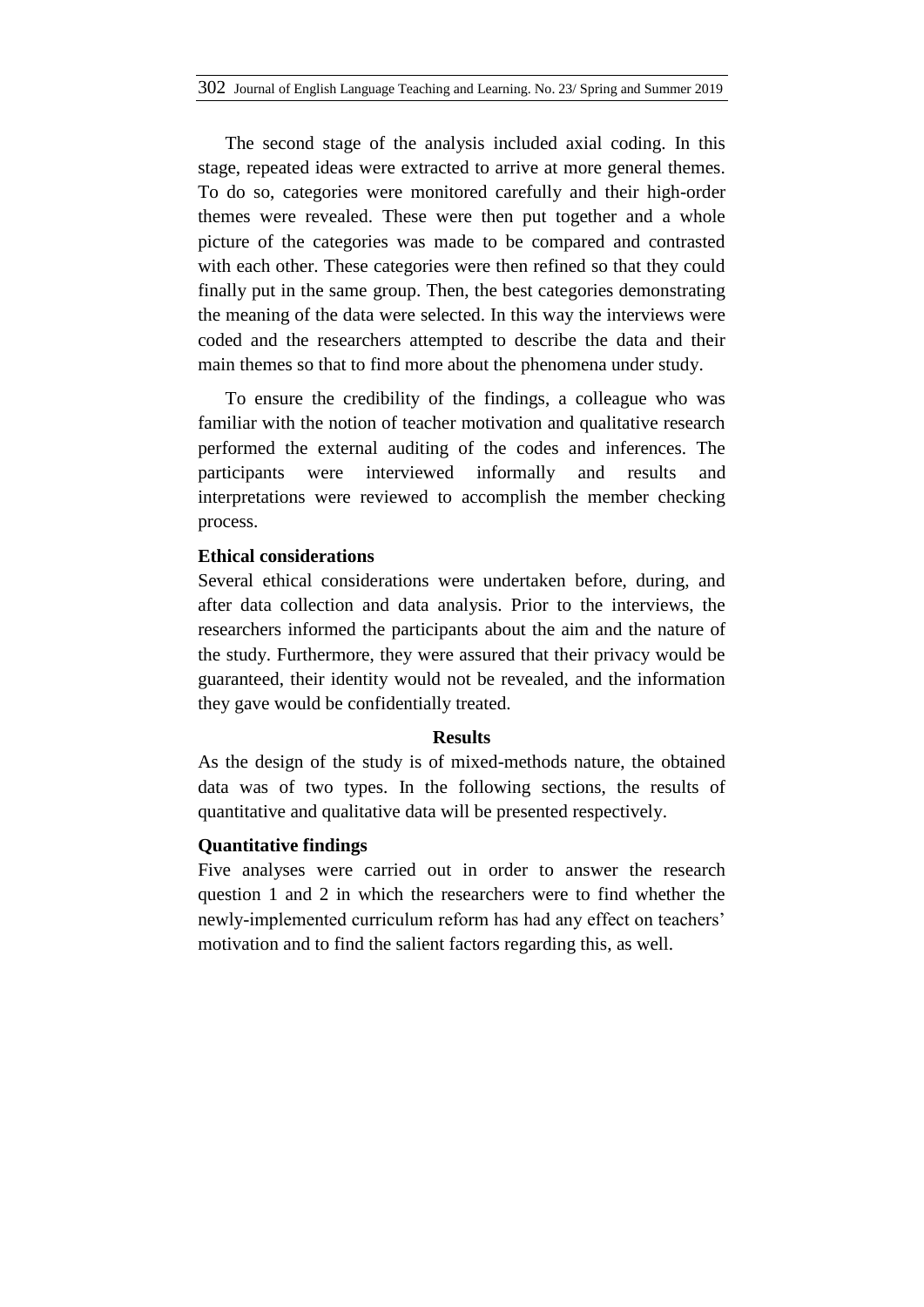The difference in the contextual factors (CF) of teachers' motivation from time 1 (pre-reform) to time 2 (post-reform) was tested with a paired-sample t-test (Table 2).

The results indicated a statistically significant increase from time 1  $(M= 302.86, SD= 65.299)$  to time 2  $(M= 373.06, SD=62.59)$ , t  $(97)$  = 8.102, p=.000 (two – tailed) (Table3). The eta squared statistics (.72) revealed a large effect size since it exceeded .14.

|                  |  |  | Table 2. Paired Samples Statistics of Contextual Factors from |  |
|------------------|--|--|---------------------------------------------------------------|--|
| Time 1 to Time 2 |  |  |                                                               |  |

|        |                                | Mean   | N  | Std. Deviation Std. | Error<br>Mean |
|--------|--------------------------------|--------|----|---------------------|---------------|
| Pair 1 | Time<br>1                      | 302.86 | 98 | 65.299              | 6.596         |
|        | Time<br>$\mathfrak{D}_{\cdot}$ | 373.06 | 98 | 62.597              | 6.323         |

**Table 3. Descriptive statistics of Contextual Factors in teachers' motivation from time 1 to time 2**

|           |                                    |           |                       | <b>Paired Differences</b> |                             |                                                    |            | t       | df | Sig.             |
|-----------|------------------------------------|-----------|-----------------------|---------------------------|-----------------------------|----------------------------------------------------|------------|---------|----|------------------|
|           |                                    | Mea<br>n  | Std.<br><sub>on</sub> | Deviati                   | StdErr<br><b>or</b><br>Mean | 95%<br>Confidence<br>Interval of the<br>Difference |            |         |    | $(2 -$<br>tailed |
|           |                                    |           |                       |                           |                             | Lower Upper                                        |            |         |    |                  |
| Pai<br>r1 | Tim<br>e1<br>Tim<br>e <sub>2</sub> | $-70.204$ |                       | 85.7<br>83                | 8.665                       | 87.40<br>2                                         | 53.00<br>6 | 8.102 7 | 9  | .000             |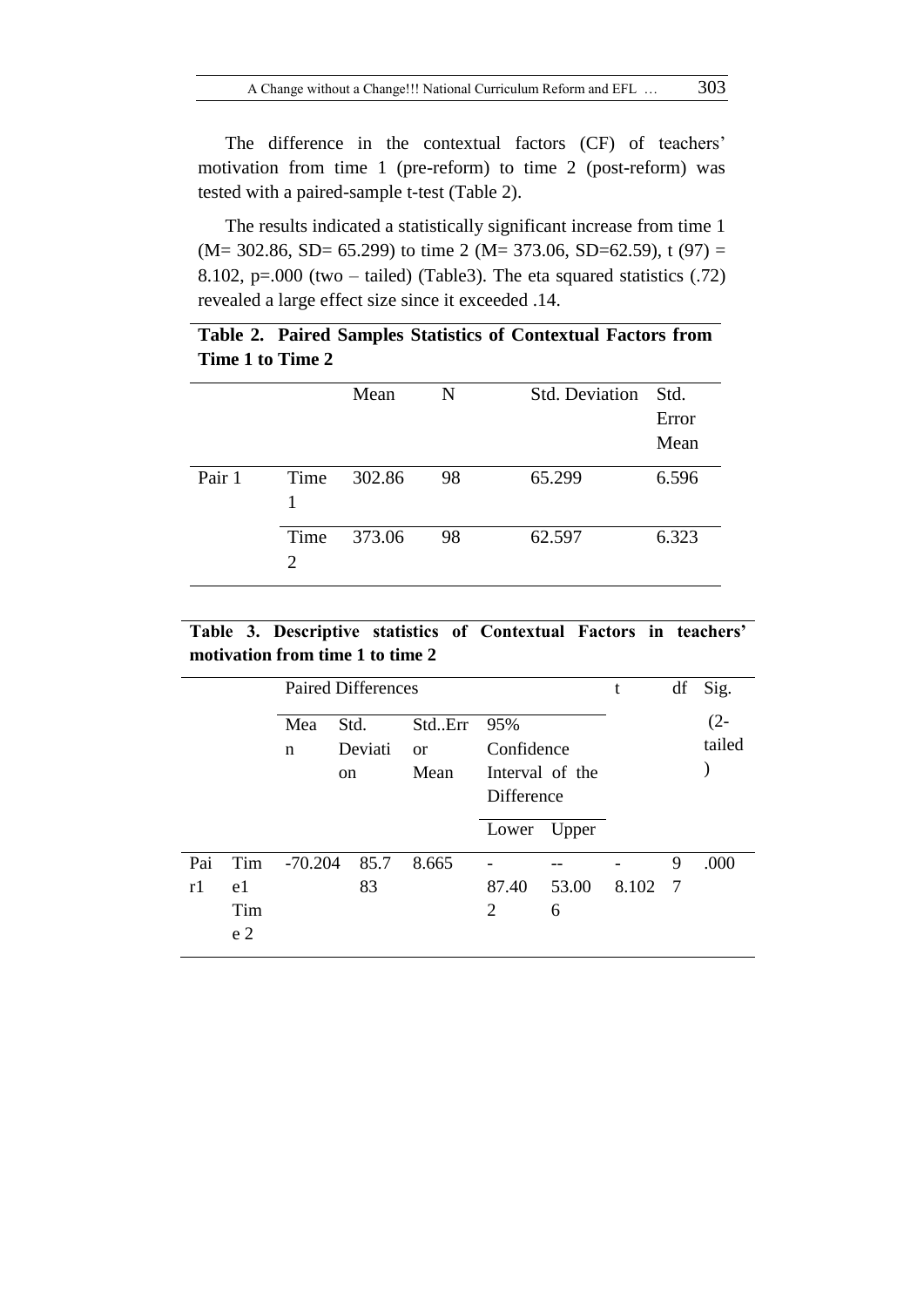Regarding the second category of teacher motivation, intrinsic components (IC), another paired – sampled t- test was carried out to analyze the difference in the intrinsic components from the pre reform to the post reform era (Table 4).

The obtained results indicated that EFL teachers' motivation with respect to intrinsic aspects has grown from time 1 ( $M = 373.47$ , SD = 61, 51) to time 2 (M = 413.27, SD = 56.78), t (97) = 4.298, p = .000 (two –tailed). Since the results were significant the eta- squared statistics was performed (eta  $= .15$ ) and it revealed a large effect size regarding intrinsic factors and teachers motivation in the post reform era (time 2).

| 1 MAC 1 AV 1 MAC 2          |                       |             |           |       |       |
|-----------------------------|-----------------------|-------------|-----------|-------|-------|
|                             | Mean                  | $\mathbf N$ | Std.      | Std.  | Error |
|                             |                       |             | Deviation | Mean  |       |
|                             | Pair 1 Time 373.47 98 |             | 61.512    | 6.214 |       |
| $\mathcal{D}_{\mathcal{L}}$ | Time 413.27           | 98          | 56.783    | 5.736 |       |

**Table 4. Paired Samples Statistics of Intrinsic Factors from Time 1 to Time 2**

|  | Table 5. Descriptive statistics of Intrinsic Factors in teachers' |  |  |  |
|--|-------------------------------------------------------------------|--|--|--|
|  | motivation from time 1 to time 2                                  |  |  |  |

|   |     | <b>Paired Differences</b> |       |                               |  |         |
|---|-----|---------------------------|-------|-------------------------------|--|---------|
|   |     |                           |       |                               |  | df Sig. |
|   | Mea | Std.                      | Std.  | 95%                           |  | (2-     |
| n |     | Deviat                    | Error | Confidence                    |  | taile   |
|   |     | ion                       | Mean  | Interval of the<br>Difference |  | d)      |
|   |     |                           |       | Upp<br>Lower                  |  |         |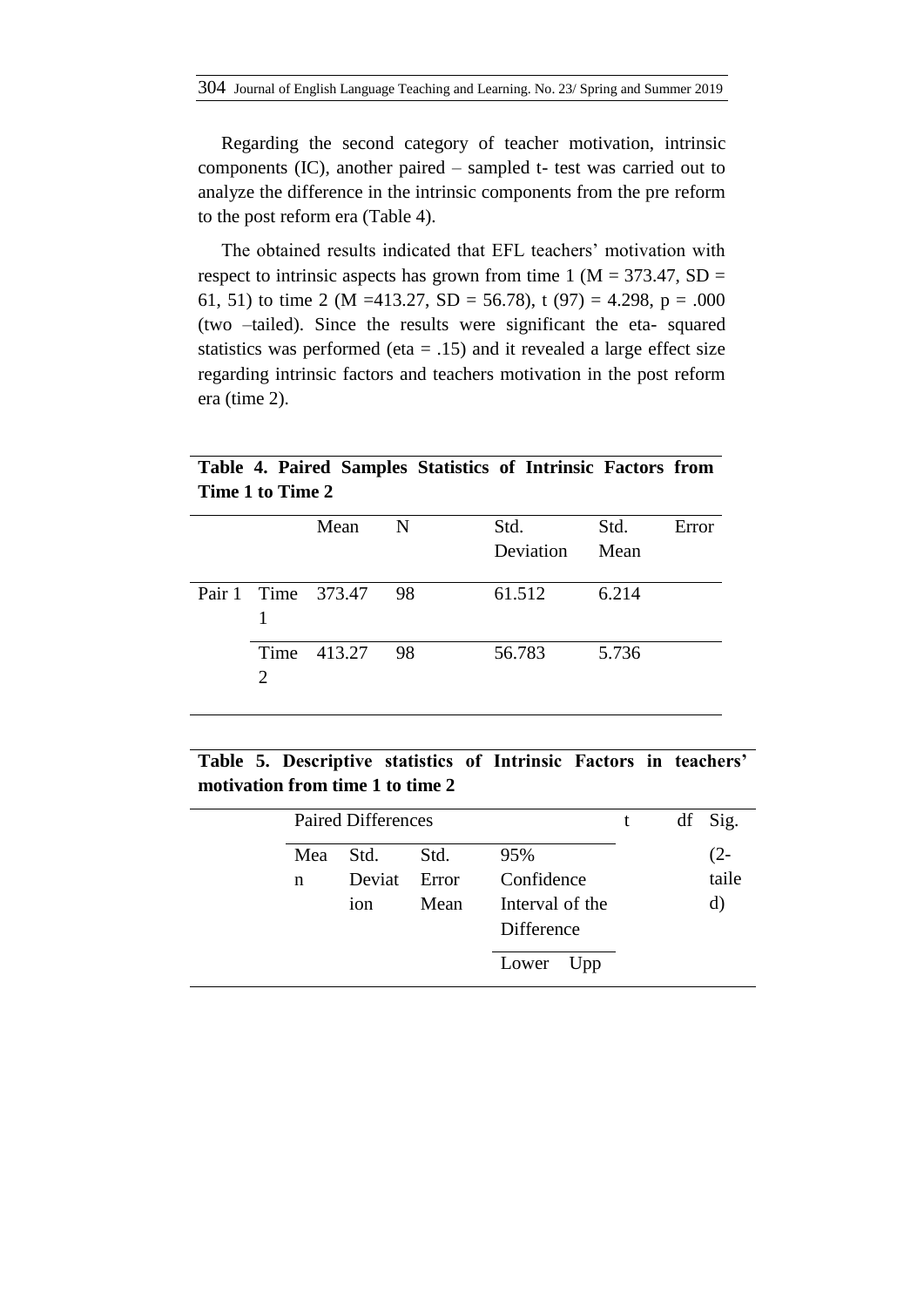|     |                                                |                                                   |              |                    | er |                          |   |      |
|-----|------------------------------------------------|---------------------------------------------------|--------------|--------------------|----|--------------------------|---|------|
| Pai |                                                | $\frac{1}{2}$ and $\frac{1}{2}$ and $\frac{1}{2}$ | 91.651 9.258 |                    |    | $\overline{\phantom{a}}$ | 9 | .000 |
| r 1 | Tim 39.7<br>$e1 - 96$<br>Tim<br>e <sub>2</sub> |                                                   |              | 58.171 21.4 4.29 7 | 21 | 8                        |   |      |

Another aspect of teacher motivation; namely, negative factors, was tested with a paired – sample t-test. The results from time  $1 (M =$ 329.39, SD = 67.11) to time 2 (M = 343.06, SD = 66.81), t (97)  $=1.579$ ,  $p = .118$ ) revealed no significant variation from the pre-test to the post-test era ( Tables 6 and 7).

**Table 6. Paired Samples Statistics of Negative Factors from Time 1 to Time 2**

|  | Mean             | N | Std.<br>Deviation | <b>Std. Error Mean</b> |
|--|------------------|---|-------------------|------------------------|
|  | Time 1 329.39 98 |   | 67.118            | 6.780                  |
|  | Time 2 343.06 98 |   | 66.819            | 6.750                  |

# **Table 7. Descriptive statistics of Negative Factors in teachers' motivation from time 1 to time 2**

| Paired Differences |                       |                  |                                                                           | t | df | Sig.<br>$(2 -$ |
|--------------------|-----------------------|------------------|---------------------------------------------------------------------------|---|----|----------------|
| Mean               | Std.<br>Devi<br>ation | Std.<br>Mea<br>n | 95%<br>Error Confidence<br>Interval of the<br>Difference<br>Lower<br>Uppe |   |    | tailed         |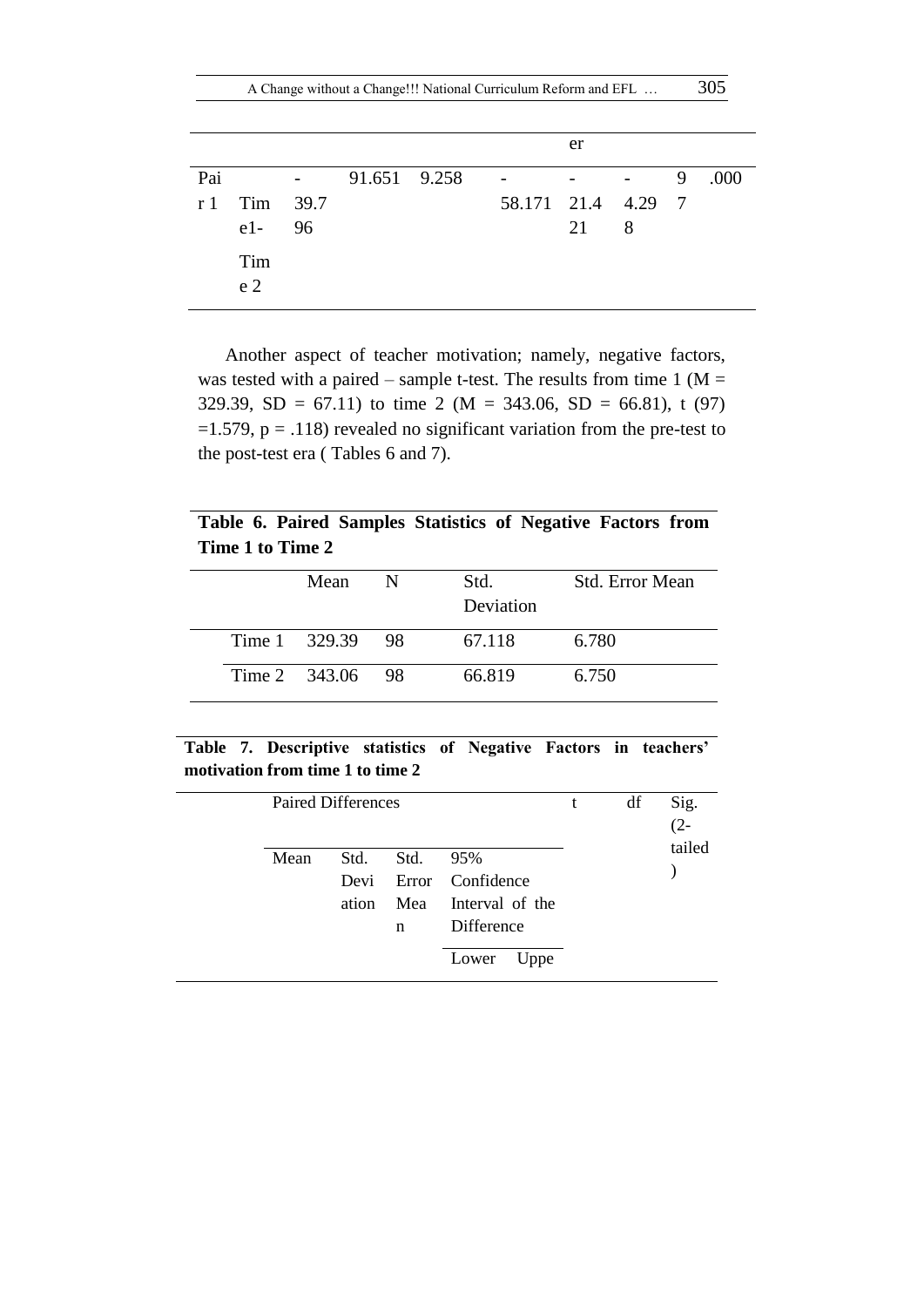306 Journal of English Language Teaching and Learning. No. 23/ Spring and Summer 2019

| Pair1<br>Time 13.673 2<br>Time 2 | <b>Contract Contract</b> |  | $85.75 \t8.662 - 3.519 -$<br>30.866 | 1.579 | 97 118 |
|----------------------------------|--------------------------|--|-------------------------------------|-------|--------|

Regarding the temporal dimension of teacher motivation, the difference from time 1 to time 2 was analyzed through a paired sample t-test. The results revealed partial difference from time 1 ( $M = 296.94$ , SD= 82.25) to time 2 (M = 318.37, SD = 100.99), t (97) = 2.683, p = .009) (Table 8). The eta squared statistics (.06) indicated a small effect size.

**Table 8. Paired Samples Statistics of Temporal Dimensions from Time 1 to Time 2**

|      |                | Mean   | N  | Std.<br>Deviation | Std.<br>Error |
|------|----------------|--------|----|-------------------|---------------|
|      |                |        |    |                   | Mean          |
|      |                |        |    |                   |               |
| Pair | Tim            | 296.94 | 98 | 82.254            | 8.309         |
| 1    | e1             |        |    |                   |               |
|      |                |        |    |                   |               |
|      | Tim            | 318.37 | 98 | 100.992 10.202    |               |
|      | e <sub>2</sub> |        |    |                   |               |

**Table 9. Descriptive statistics of Temporal Dimensions from Time 1 to Time 2**

|      | <b>Paired Differences</b> |               |                      | t. | df Sig. |
|------|---------------------------|---------------|----------------------|----|---------|
| Mean |                           | Std. Std. 95% |                      |    | (2)     |
|      |                           |               | Devi Erro Confidence |    | taile   |
|      |                           |               | ation r Interval of  |    | d)      |
|      |                           | Mea           | the                  |    |         |
|      |                           | n             | Difference           |    |         |
|      |                           |               |                      |    |         |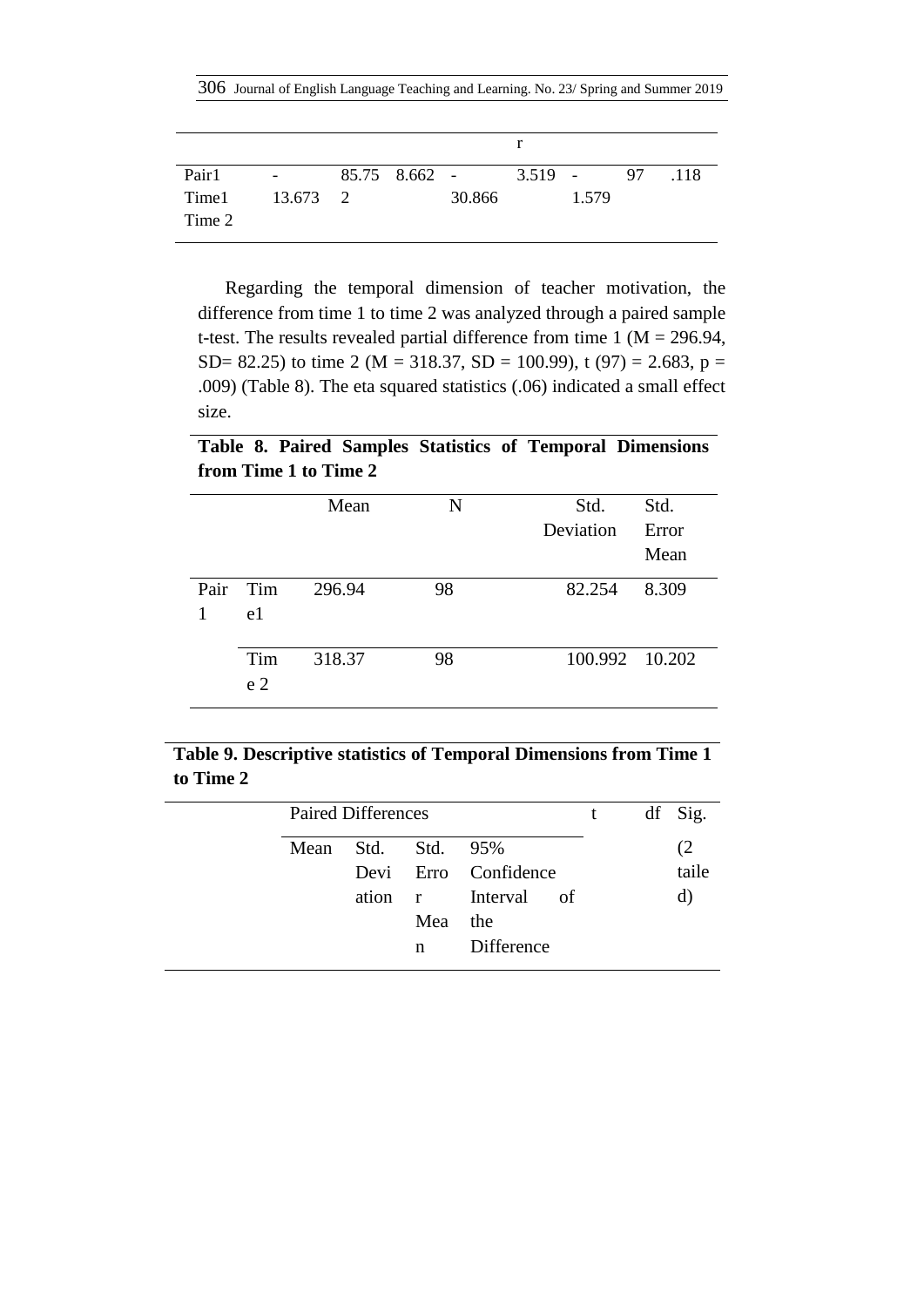|       |       |              |   | Lower Upp               | er                       |   |   |      |
|-------|-------|--------------|---|-------------------------|--------------------------|---|---|------|
| Pair  |       | 79.08 7.98 - |   |                         | <b>Contract Contract</b> |   | 9 | .009 |
| Time1 | 21.42 | $\mathbf{0}$ | 8 | 37.28   5.57   2.68   7 |                          |   |   |      |
|       | 9     |              |   | 3                       |                          | 3 |   |      |
| Time2 |       |              |   |                         |                          |   |   |      |

To answer the second research question (RQ 2. What are the salient factors motivating EFL teachers?), the obtained results from tables 2 to 9 , demonstrate that Contextual Factors were the most dominant factors which were positively affected by the reform. Temporal Dimensions and Negative Factors were slightly affected by the reform; however, Intrinsic Factors did not encounter any change from pre reform to the post reform era.

In order to see whether the implementation of the reform has affected the teachers" motivation, a paired-sample t-test was carried out. The results indicated a statistically significant increase from time 1 (M= 52.11, SD= 6.656) to time 2 (M= 57.91, SD=7.631), t (97) = 7.269, p=.000 (Table 10). The eta squared statistics (.35) revealed a large effect size. Therefore, regarding the first research question: (RQ1. Has the curricular reform influenced Iranian EFL teachers" motivation? ) the obtained results revealed that the reform has positively influenced teachers' motivation.

**Table 10. Paired Samples Statistics of the general effect of the reform on teachers' motivation from Time 1 to Time 2**

|        |            | Mean | N  | Std.      | Std.  |
|--------|------------|------|----|-----------|-------|
|        |            |      |    | Deviation | Error |
|        |            |      |    |           | Mean  |
| Pair 1 | Time 52.11 |      | 98 | 6.656     | .672  |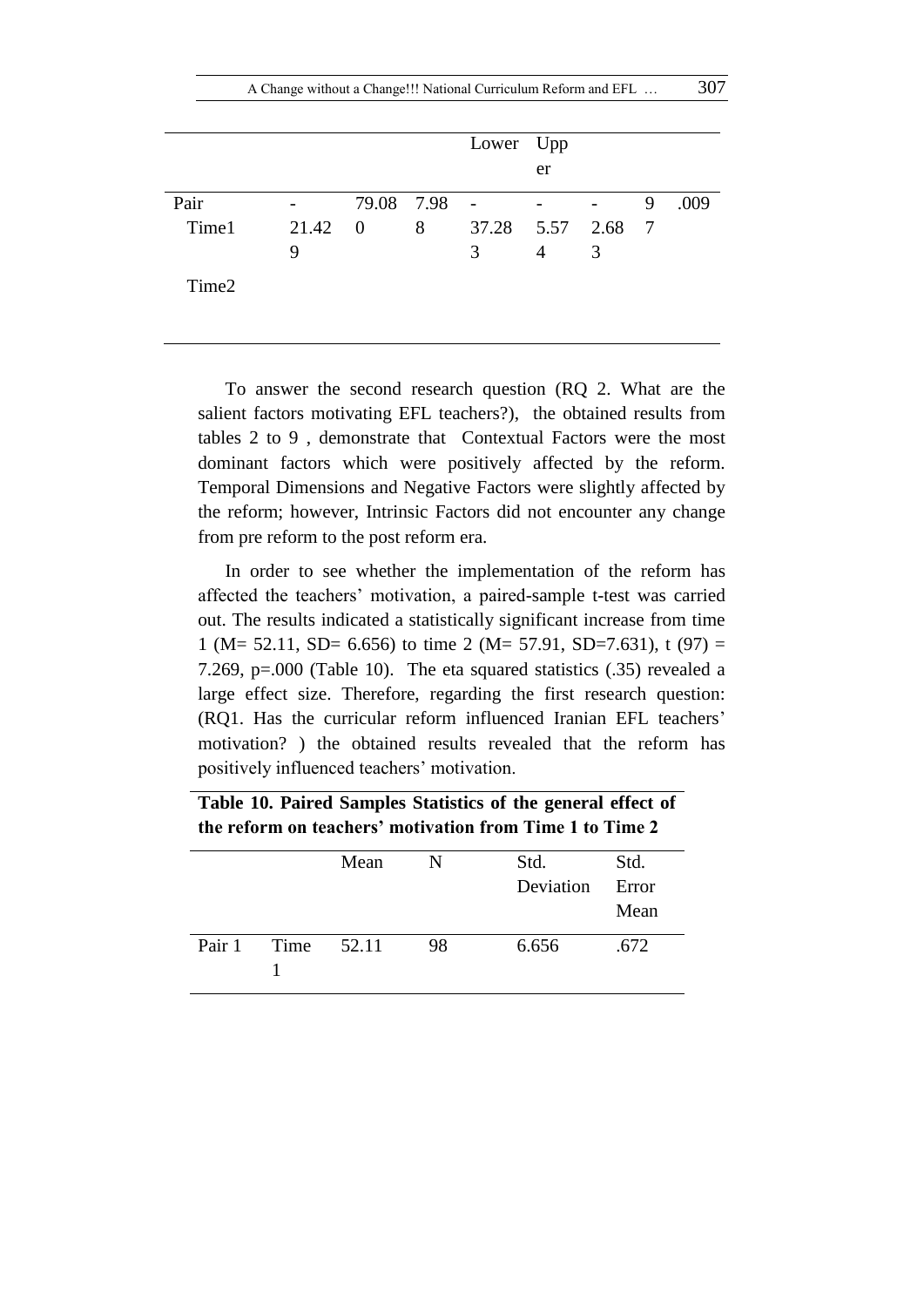308 Journal of English Language Teaching and Learning. No. 23/ Spring and Summer 2019

|  | Time 57.91 | - 98 | 7.631 | .771 |
|--|------------|------|-------|------|
|  |            |      |       |      |

# **Table 11. Descriptive statistics of the general effect of the reform on teachers' motivation from time 1 to time 2**

|         |       | <b>Paired Differences</b> |               |            |              | t     | df | Sig.    |
|---------|-------|---------------------------|---------------|------------|--------------|-------|----|---------|
|         |       |                           |               |            |              |       |    | $(2 -$  |
|         |       |                           |               |            |              |       |    | tailed) |
|         | Mea   | Std.                      | Std.          | 95%        |              |       |    |         |
|         | n     | Devi                      | Err           | Confidence |              |       |    |         |
|         |       | ation                     | <sub>or</sub> | Interval   | of           |       |    |         |
|         |       |                           | Me            | the        |              |       |    |         |
|         |       |                           | an            | Difference |              |       |    |         |
|         |       |                           |               | Low        | Uppe         |       |    |         |
|         |       |                           |               | er         | $\mathbf{r}$ |       |    |         |
| Pair    |       | 7.904                     | .79           | -          | -            | -     | 97 | .000    |
| Time1Ti | 5.804 |                           | 8             | 7.389      | 4.21         | 7.269 |    |         |
| me2     |       |                           |               |            | 9            |       |    |         |

# **Qualitative findings**

To shed light to the third research question (RQ 3. Why are these factors considered as playing crucial roles in motivating Iranian English teachers?), findings of the interview process were used to shed more lights to the results of the quantitative procedure. They were employed to further elaborate on why the Fundamental Reform Document of Education has affected EFL teachers' motivation.

The questions aimed to explore five issues (changes in textbooks and technological equipment, school associations, evaluation of teachers" performance, teachers" social position and financial issues, CLT and its tasks and the number of teaching hours).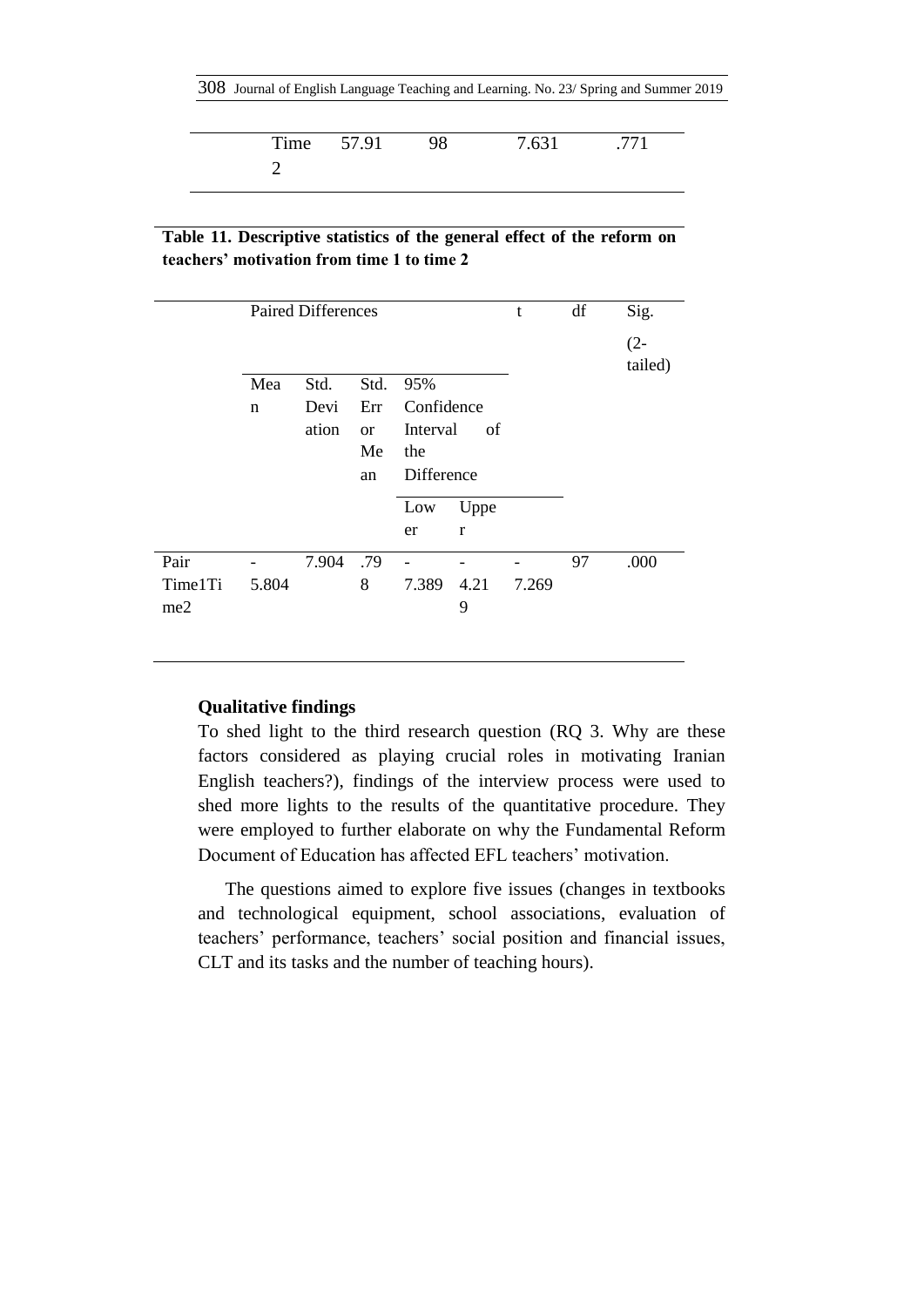#### **Discussion**

Despite the pivotal role of teachers in the triangle of learning process,less attention has been paid to their motivation as a key in the implementation of educational policies in classroom (Agezo, 2010, Salifu & Agbenyega, 2013, Sargent & Hannum, 2005). Although teachers" and students" lack of motivation may harm the whole learning process, lack of motivation on teachers' side may drastically eliminate language learners" willingness and passion toward learning (Yaghoubinejad, Zarrinabadi & Nejadansari, 2016).

As indicated in the related literature there are some factors affecting teacher"s motivation. Introduction of educational reforms in general and language learning curriculum in particular, among others, may contribute to changes in teacher's level of motivation. Considering the reform implemented in the educational system of Iran in 2011, the present study was undertaken to investigate how effective this reform has been in motivating Iranian EFL teachers in junior high schools.

# **Intrinsic Components of Motivation**

To investigate intrinsic components in teachers" motivation, five major questions were designed in the questionnaire. They included the effects of the reform on teacher' willingness toward teaching English, the reform effect on teacher"s interest in studying academic articles, the effects of students' educational performances on teachers' inclination towards teaching, how appealing teaching has become through the implementation of the newly-introduced reform, and teacher's level of flow out of their help to students' growth.

The obtained results revealed no significant difference in the pre – reform and the post –reform era in terms of the above-mentioned intrinsic motivation factors except for the appeal of teaching for teachers after the reform.

As English teaching speaks for itself, there are many players which work in line with each other inside a system and whose roles cannot be ignored in teaching-learning game including student,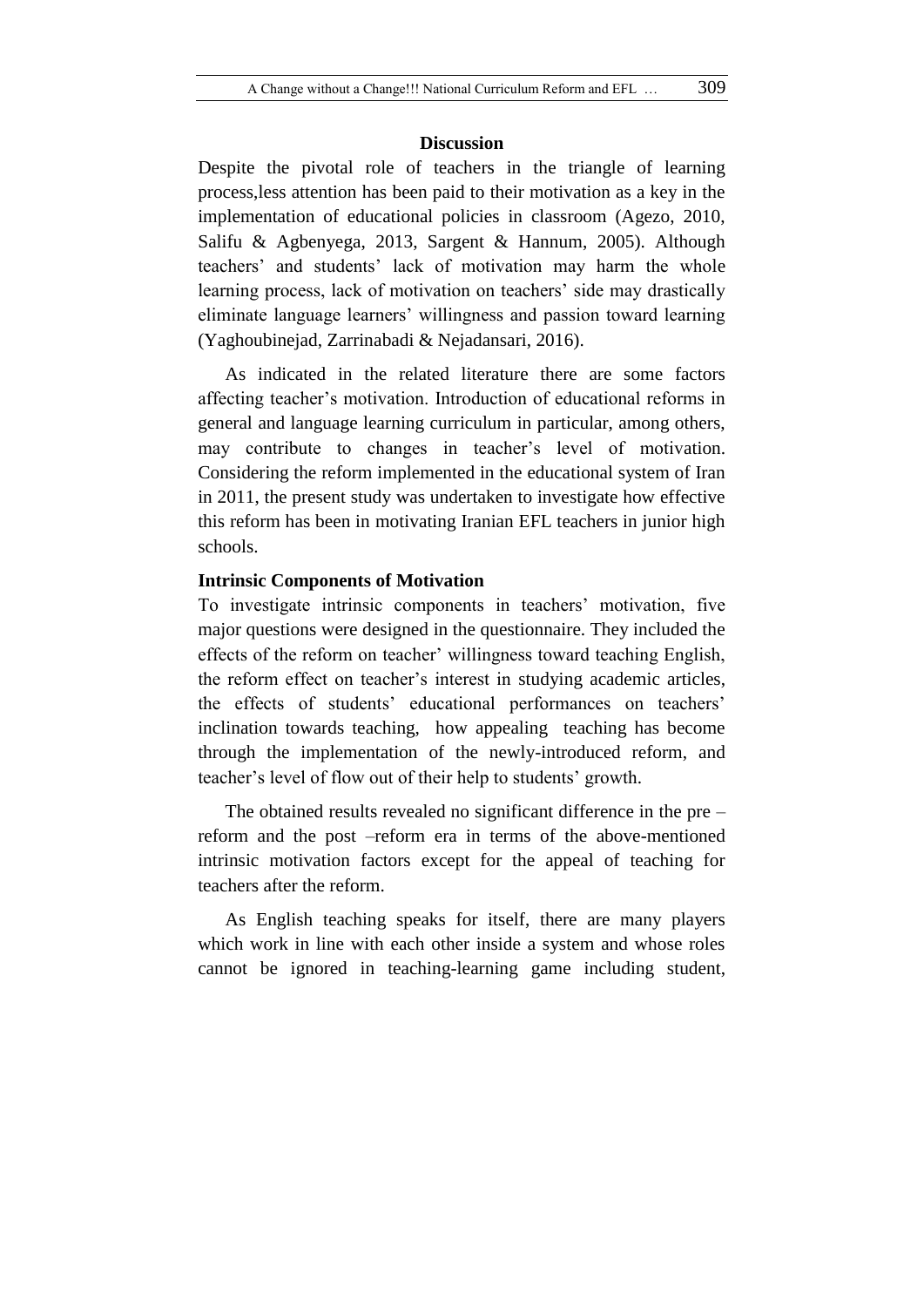textbook, class size, technological facilities. If the reform influenced all these factors, teachers" willingness toward teaching would be affected as well. It seems that this reform has not been that much comprehensive to take into account all these factors. As the following excerpt reveals explicitly, one factor namely, teacher cannot speak for all.

# *Excerpt 1*

*As a teacher in his career mid-life, I came to this reality that no change happens if and only if one side of the influencing configuration is targeted. Vividly seen, releasing new English textbooks without providing the required infrastructures to meet the success of teaching such as modernizing classroom, updating teachers in terms of content knowledge and practical knowledge, delivering well-designed in-service courses, taking into account the financial and social status of teachers, …. leads to nowhere.*

# **Reason1**

Since CLT as an interactive approach in the newly-adopted reform demands EFL students' active participation in the educational process, EFL learners' active performance has enhanced EFL teachers' motivation toward teaching. In addition, the design of the newlypublished textbooks and the activities and tasks inside undoubtedly make teaching appealing to teachers. These tasks and the intended approach together could make teaching interesting and appealing. The excerpt below self-evidently supports this result.

# *Excerpt 2*

*I think these textbooks along with their teachers' guides s help my students learn better. They are not alone in dealing with English learning problems for active participation using pair work and group work is required. My students would learn new language knowledge and acquire the four skills together studying these new textbooks. Moreover, they can express their own emotions, ideas, thoughts.*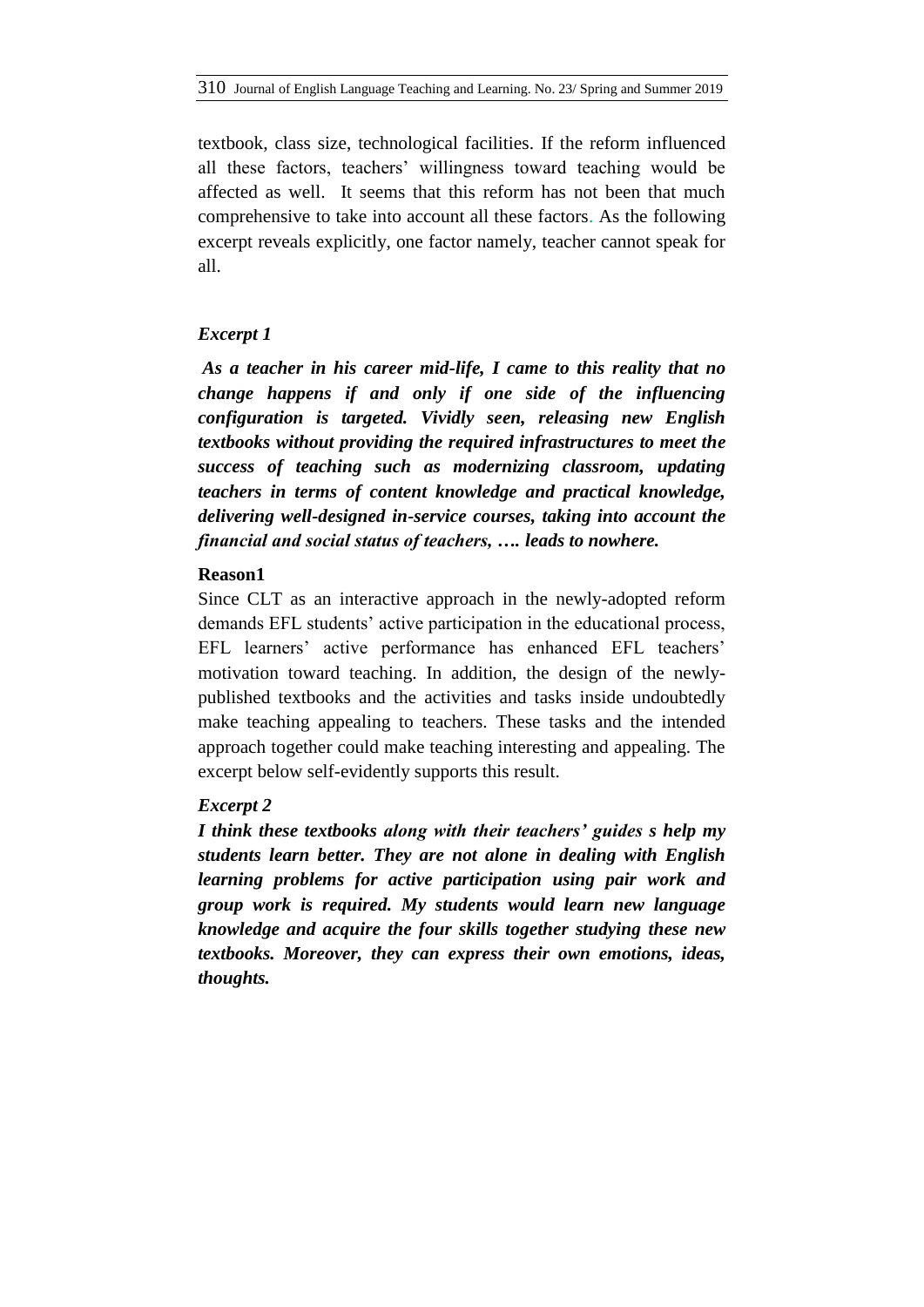# **Motivation and Contextual Factors**

In terms of the social and contextual factors, five major questions were adopted to investigate English teachers' motivation. They included the number of students in English class, the quality of educational and teachers' attendance in school associations.

# **Reason 2**

As the findings of the study indicated, the results were not in line with Yaghoubinejad,et al, (2016). They studied major demotivating factors in the post – reform era and found that lack of support regarding English education was one of the major demotivating aspects in this regard. However, in the present study, the obtained results demonstrated positive changes in Iranian EFL teachers' motivation with respect to new technologies and class equipment. To shed more fresh light on the results, interview questions were also offered to teachers and they were mostly satisfied with class equipment. They appreciated class equipment but commented on some minor shortcomings in some rural areas.

#### *Excerpt 3*

*I have been teaching in both public and private schools. There is enough language-related equipment in all these schools particularly in public ones. They have made my teaching easier than before, however, in some rural districts it might not work properly, or working with this equipment may not be that much easy for some colleagues. Anyway, I love using new equipment and technologies in English classrooms.*

A large number of students in a single English class was another demotivating factor revealed by Yaghoubinejad,et al, (2016). However, the results of the present study revealed no significant change from the pre- reform to the post- reform era in terms of the number of learners especially in urban districts. The interviewees stated that according to the reports given by the technology department of the ministry of education, the maximum number of students in a class could be 39 students. Therefore, no change in class size has occurred during the post reform era. It seems that the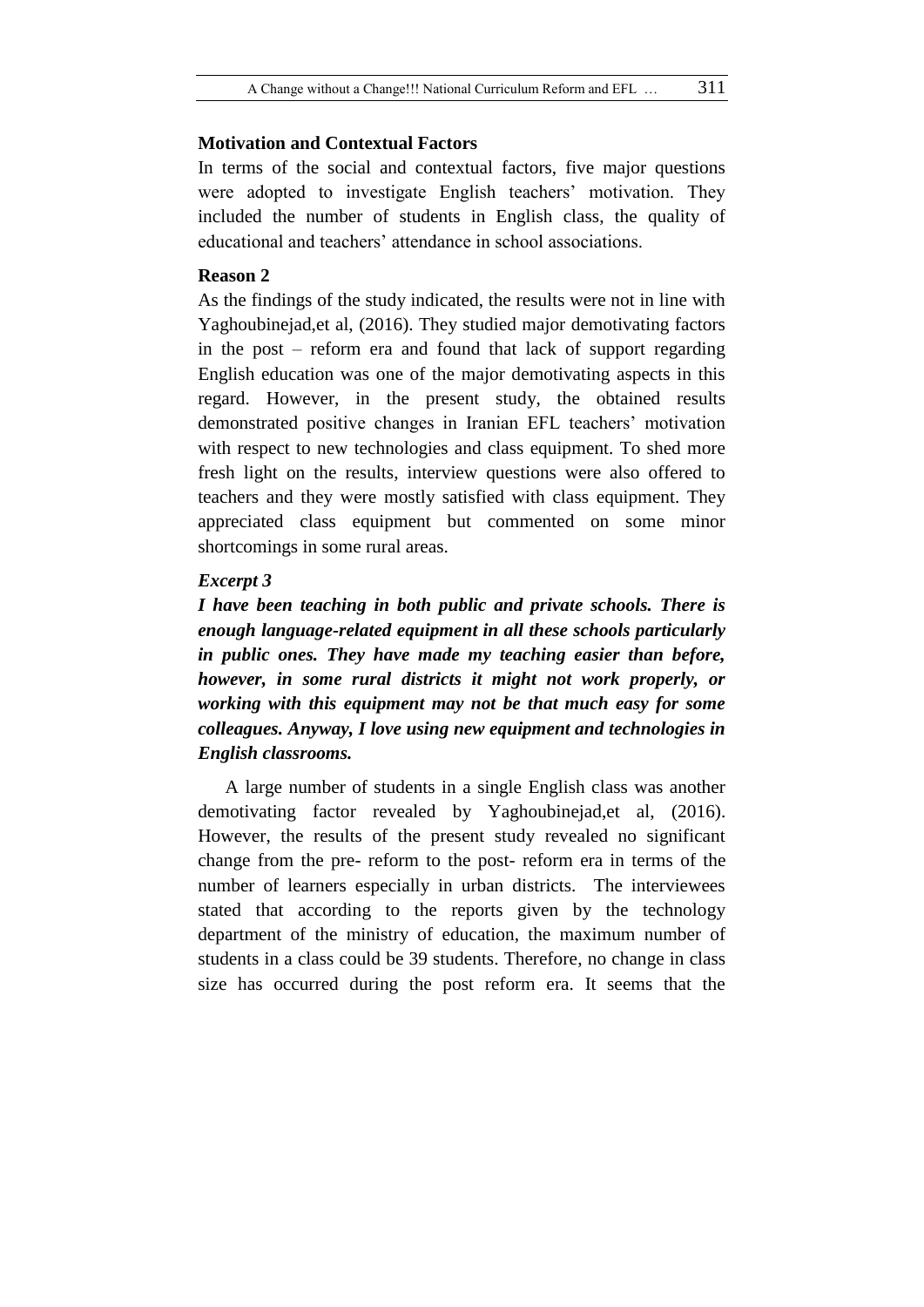difference between the results of these two studies relates to the norm of class size of the educational district in which each study has been carried out.

With respect to the Iranian English teachers' participation in *school association,* no significant change was observed compared with pre-reform era. As the results of the interviews showed, school associations do not have that much efficiency in solving teachers' problems and much of the time, quite common issues are dealt with in.

## *Excerpt 4*

*I have been teaching English for more than twenty years, however, I personally have not seen any significant contribution of these school associations in solving teachers' problems. This could be due to this fact that either as a teacher I am not sure about the real function of these associations. This has not made any difference in pre – reform and post-reform era.* 

At the end of each academic year teachers in Iranian ministry of education are evaluated based on some general criteria such as the number of hours they have attended at in-service courses, and specific one such as the quality of classroom management, among many others. As the results of the study showed there has been no significant difference between pre- and post-reform era in terms of the effect of teachers' evaluation criteria on their motivation. As the following excerpt reveals, the reform has paid no attention to the evaluation of teachers' performance.

# *Excerpt 5*

*As an old quotation vividly states, there is no difference between those who do their best and those who do not. What we had before the reform and what we have now as the evaluation of teachers' performance through filling in some forms is a bureaucratic procedure only with no use.* 

#### **Motivation and Temporal Dimensions**

To examine the temporal dimensions in motivation, five basic questions were developed. They included the social status of teaching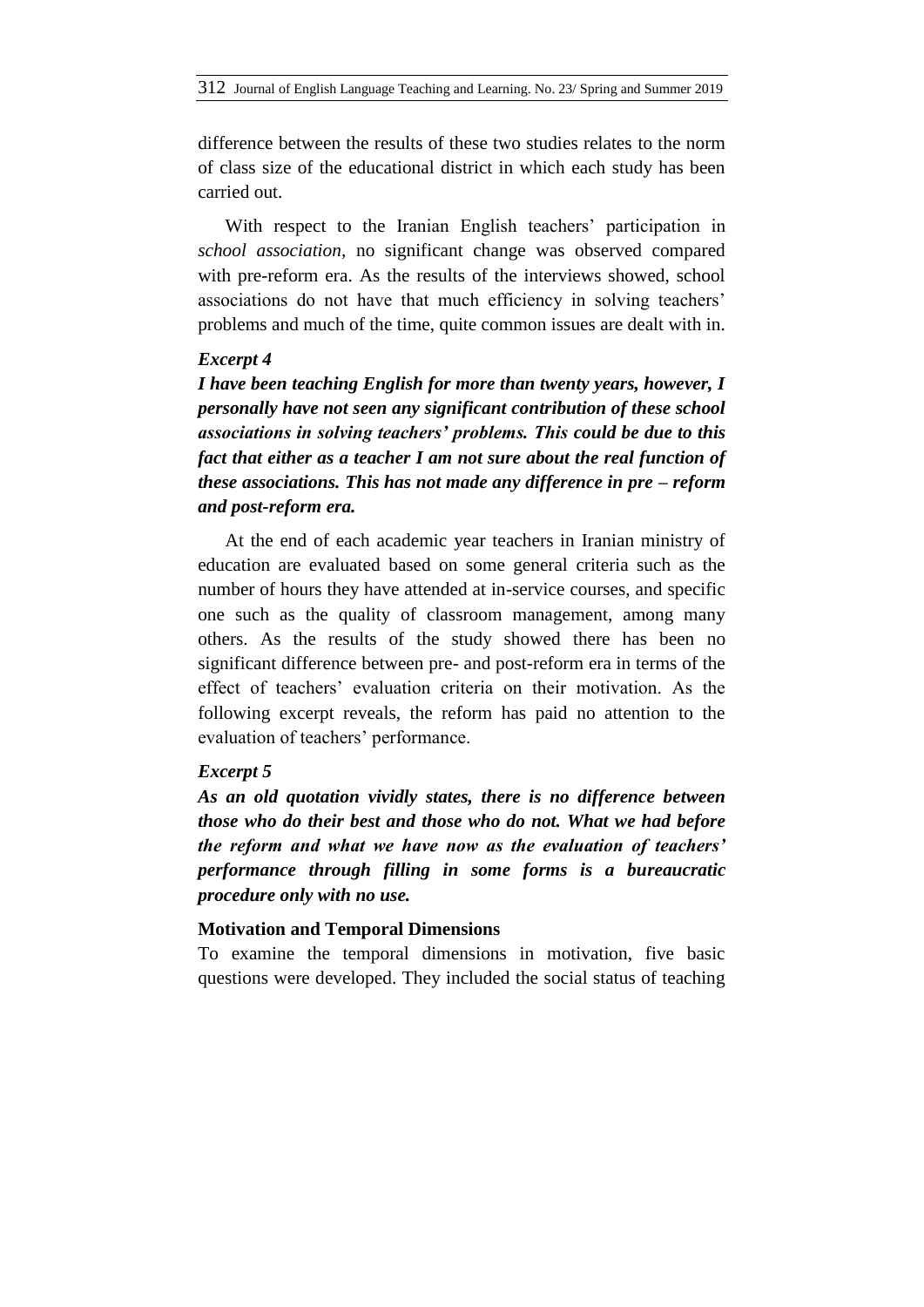career, teachers" financial status, career promotion, how EFL teaching profession is viewed in society, and the social status of EFL teachers. A partial difference was observed for the effect of all these temporal dimensions on teachers' motivation in reference with the time of the reform.

## **Reason 3**

The fact is that the reform has strongly emphasized the divine role of teachers in society and its ideological perspective towards them but this is all at the level of ideological underpinnings of the reform. As the following excerpt reveals, when the reform came to reality and implemented at the level of school, no fresh breeze blew to teachers' sails.

#### *Excerpt 6*

*When we heard that the reform is to implement, we all were on the moon for we believed that the reform gives back the real societal status of teachers and strengthens their financial afford. But all in vain! Not only did we get better societal position, but also we got more financial vulnerability. Too sad to say, a great number of teachers have low-status part-time job as well. Do you know why? The simplest reply coming to mind is that they are under the poverty line.* 

## **Motivation and Negative Factors**

In terms of the negative factors, five major questions were adopted to investigate English teachers" motivation. They included the construction and administration of English test items, classroom management, class hours, the low quality of in-service courses, and the incompatibility of the necessities of education system and teachers" professional knowledge. Except for the last two questions, the difference between pre- and post-reform era was significant.

## **Reason 4**

The first question dealing with the negative factors affecting teachers' motivation was the construction and administration of test items which would be in parallel with the current EFL approach in the post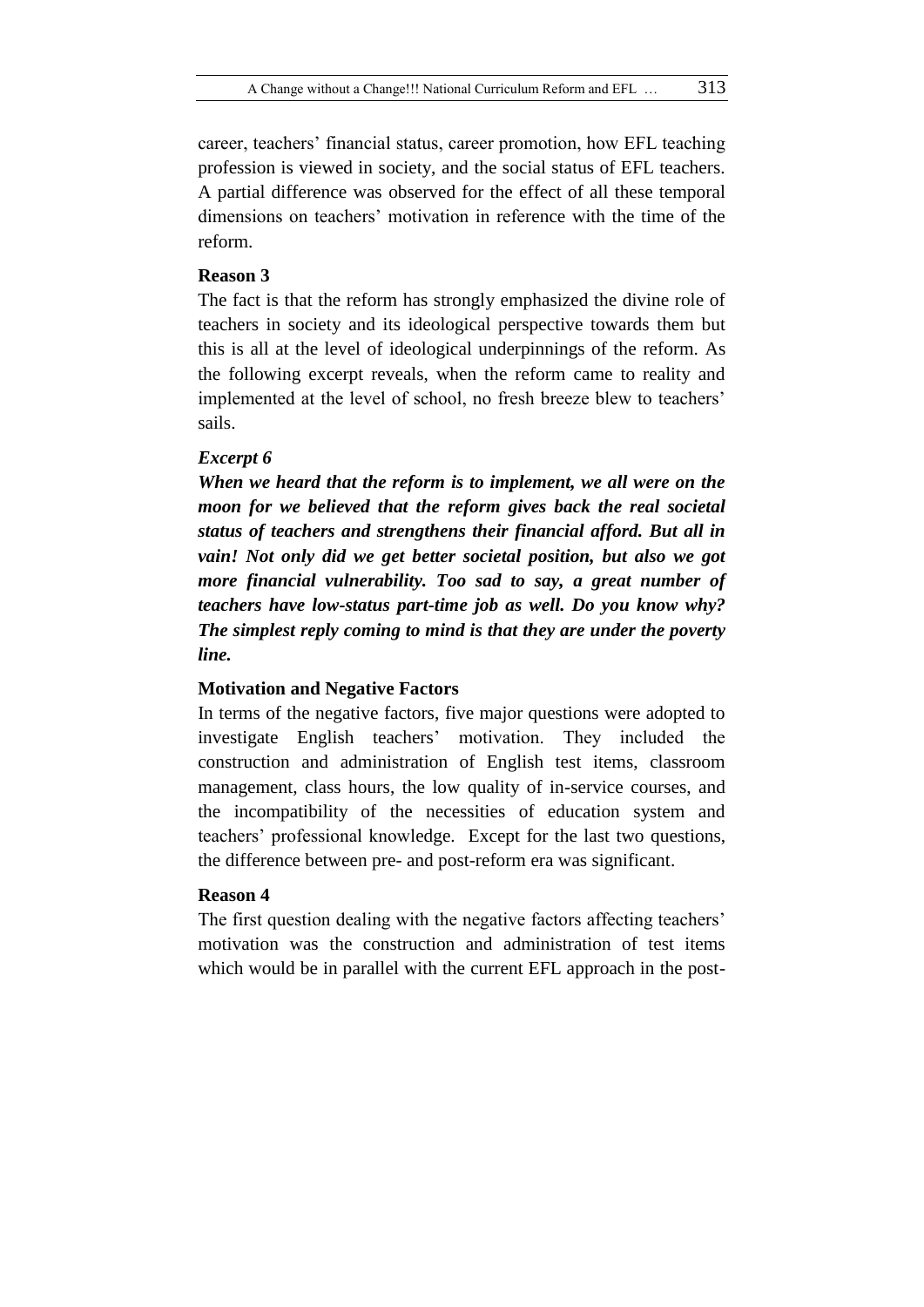reform era. As the findings of the study revealed there has been a significant difference between the pre-reform and post-reform era considering this issue.

It seems that construction of a pool of test items which communicatively assess students" language ability and skill is much far beyond teachers' capability in test construction. Thus, this could be considered as a negative factor on teachers' motivation.

The second question deals with the effect of classroom management on teachers' motivation in both pre and post-reform era. The findings of the study showed that there is a significant difference between the pre-reform and post-reform era. This could be related to the nature of tasks used in a CLT-oriented English classroom. Cooperative learning in which pair work and group work are highly recommended are at the heart of communicative language teaching. Most of the time students are busy playing roles and doing joint inclass projects. This would lead to lessening teacher"s control on students" behavior. Along with this, the number of students in classroom, that is, class size, would fuel the problems in classroom management. All in all, as the following excerpt indicates, the nature of tasks used in CLT and class size would greatly influence teacher" control on classroom dynamism and this would negatively affect teachers" motivation.

#### *Excerpt 7*

*I am a teacher whose philosophy of teaching has been shaped traditionally. That is, I am the sage on the stage, and they (students) are empty vessels waiting to be filled. This has been the dominant teaching culture of Iranian English teachers. How can I change my mentality to practice some other way round. It is too difficult for me to loosen my control over students. If so, they make a lot of noise. Practicing what CLT recommends has made me feel uneasy. I am quite reluctant to do so.* 

There has also been a significant difference on the effect of class hours on teachers' motivation between pre- and post-reform era.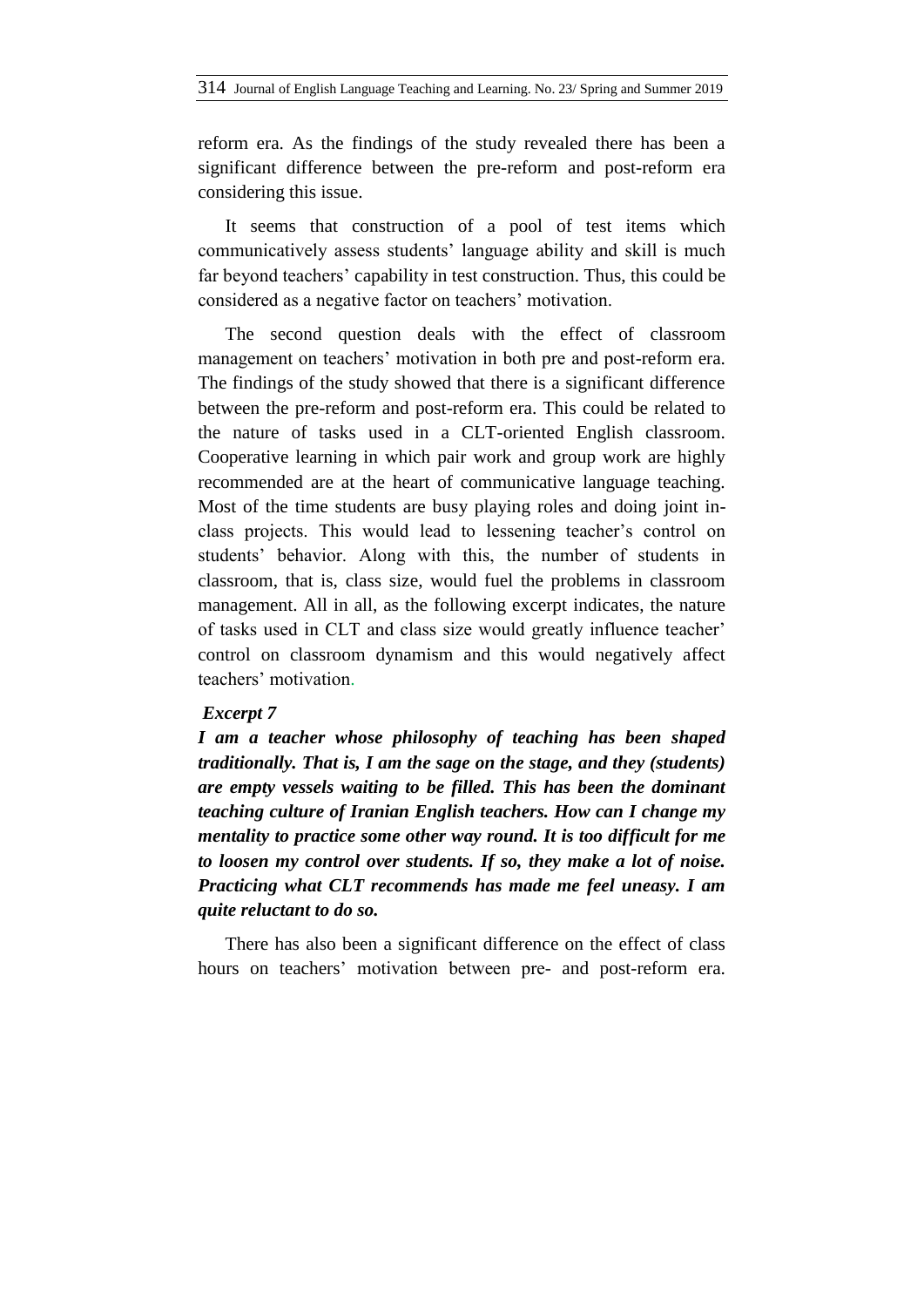Regarding the number of sessions in English weekly timetable, it has been reduced from two sessions of 2 hours to one session of 2 hours. This has made teachers embarrassed. On the one hand, the content of the newly-published English textbooks has become of a variety of tasks which need enough time to cover. On the other hand, the number of class sessions has been reduced. This seems to have negatively affected teachers' motivation. See the following excerpt.

#### *Excerpt 8*

*Practicing four English language skills through different tasks such as group work, role play, round table discussion, and storytelling while time is limited would be just scratching the surface. I have heard, but not sure, that teaching English language using CLT method needs at least four sessions of 2 hours in a week.* 

#### **Conclusion**

As indicated in the related literature there are various factors affecting teacher"s motivation. Introduction of educational reforms in general and language learning curriculum in particular, may lead to changes in teacher"s level of motivation. Taking a fundamental reform in the educational system of Iran in 2011, the present study was carried out to investigate how effective this reform has been in motivating Iranian EFL teachers in junior high schools.

Communicative Language Teaching as the core of the newly adopted reform which is reflected in textbooks and teaching methodologies demands EFL learners' active participation in the educational process, and this has enhanced EFL teachers' motivation toward teaching. However, there are other factors which have been overlooked in some educational areas; school associations" lack of sufficient efficiency in solving teachers' problems and dealing with quite common issues, teachers" social position and their vulnerable financial status were the most salient factors leading to the teachers" lack of motivation.

The findings of the study would be beneficial for policy makers to take into account all aspects of teacher motivation in their proposed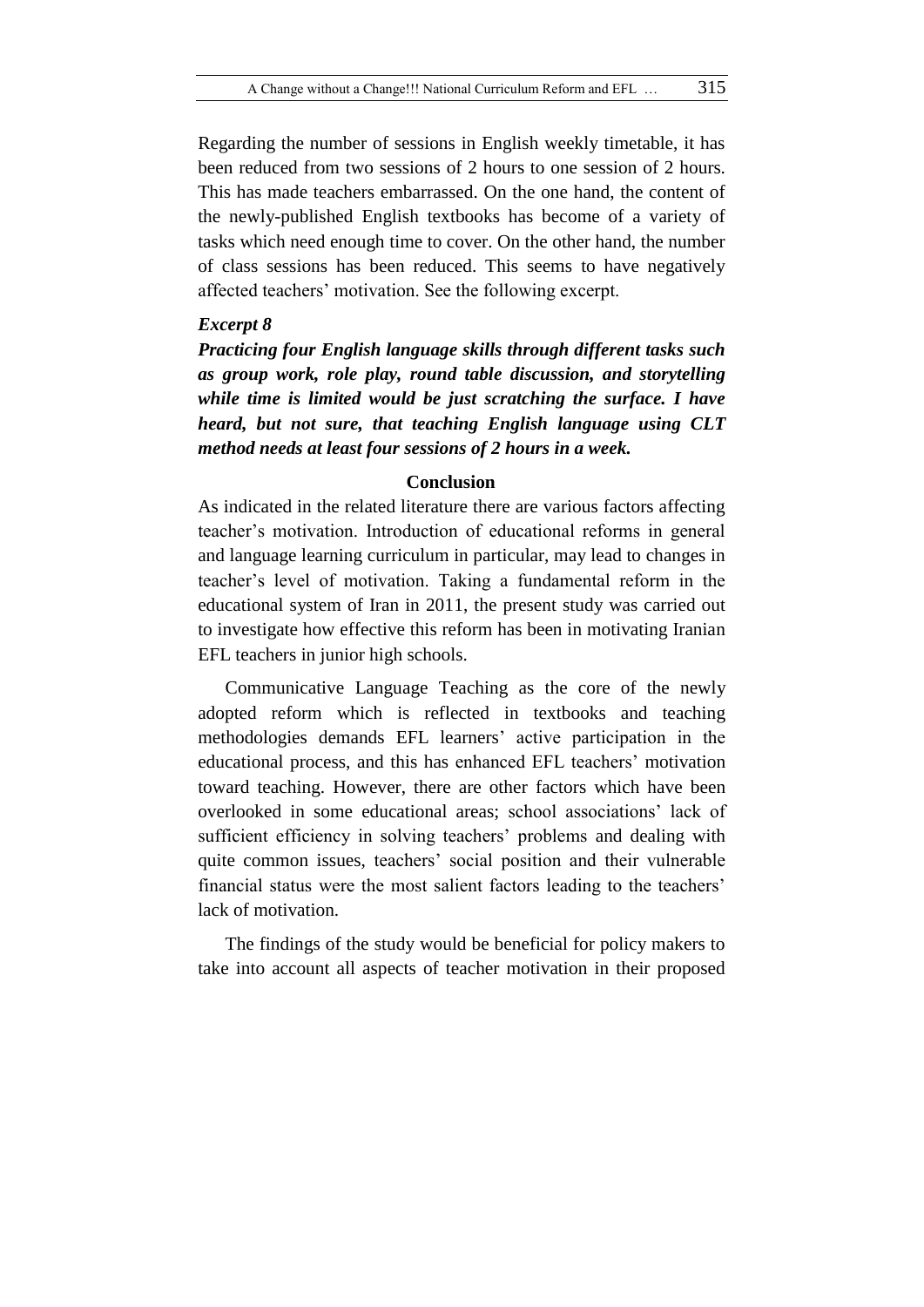curriculum and pay more attention to the factors demotivating teachers and strengthening aspects which has enhanced teachers" motivation.

All research studies usually suffer from a number of limitations and this study is of no exception. First, persuading EFL teachers to fill the questionnaires and answer to the interview questions was not an easy task. They were reluctant to participate in the study and demonstrate their real ideas and feelings. Second, the study was supposed to cover several cities, yet it could only cover two districts of Isfahan and Chaharmahal and Bakhtiari provinces. Third, in some cases, questionnaires were sent via emails, but no answer was received from the target teachers.

In order to have a better understanding of any reform, it is better to peruse any issue before, while and after the reform. Since this study was performed after the reform, the researchers didn't have any access to teachers' ideas before the reform. Therefore, they couldn't examine EFL teachers" ideas teaching *Prospect Book Series*, and teachers" teaching *Vision Textbook Series* were selected instead since they were not offered to the learners at the time of the study. So, the researcher could receive teachers" idea several months before the introduction of the new *Vision Textbooks materials.* 

#### **References**

- Aghagolzadeh, F., & Davari , H. (2014). Iranian Critical ELT: A Belated but Growing Intellectual Shift in Iranian ELT Community. *Journal for Critical Education Policy Studies*, 14(1) : 391-410.
- Atai, M. R., & Mazlum, F. (2013). English language teaching curriculum in Iran: Planning and practice. *The Curriculum Journal, 24*(3), 389–411.
- Bernaus, M., Wilson, A., & Gardner, R. C. (2009). Teachers' motivation, classroom strategy use, students" motivation and second language achievement. *Porta Linguarum, 12*, 25–36. Retrieved from [www.ugr.es/~portalin/.](http://www.ugr.es/~portalin/)
- Corbin, J., & Strauss, A. (2014). Basics of qualitative research: Techniques and procedures for developing grounded theory. Thousand Oaks: Sage publications.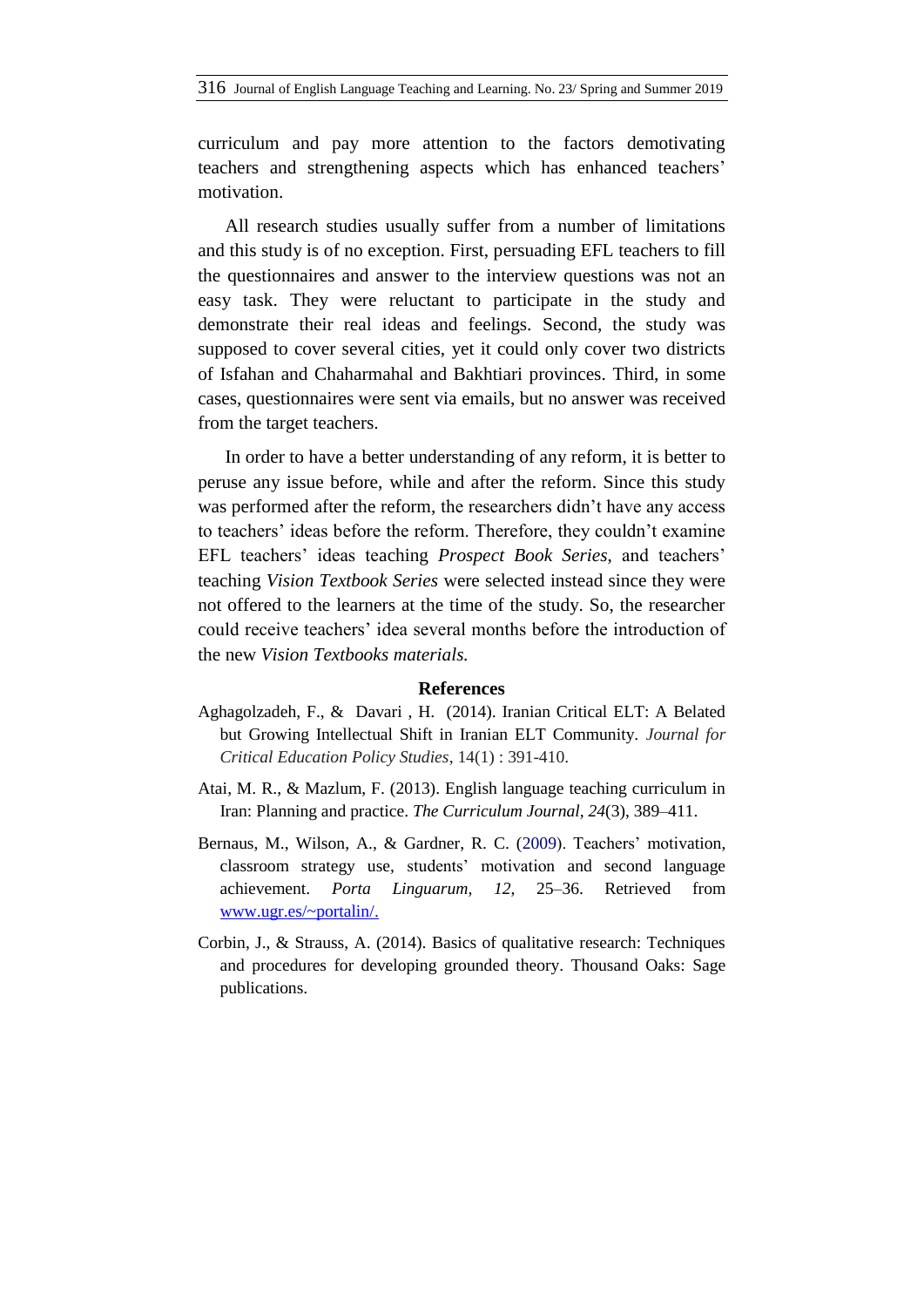- Creswell, J. W., & Planko Clark, V. L. (2011). Designing and conducting mixed methods research (2nd ed.). Thousand oaks, CA: Sage Publications.
- Creswell, J. W. (2005). Educational research: Planning, conducting, and evaluating quantitative and qualitative approaches to research  $(2^{nd}$  ed.). Upper Saddle River, NJ: Merrill/Pearson Education.
- Cogneau, D. (2003). Colonisation, school and development in Africa: An empirical analysis. *DIAL Working Paper 2003.*, from <http://ideas.repec.org/p/dia/wpaper/dt200301.html>
- Creswell, J. W., Planko Clark, V. L., Gutmann, M. L., & Hanson, W. E. (2003). Handbook of mixed methods in social and behavioral research. Advanced mixed methods research design. Thousand oaks, CA: Sage Publications.
- Csikszentmihalyi, M. (1997). Intrinsic motivation and effective teaching: A flow analysis. In J.L. Bess (ed.) Teaching Well and Liking It: Motivating Faculty to Teach Effectively (pp. 72\_89). Baltimore, MD: The Johns Hopkins University Press.
- Dinham, S., & Scott, C. (2000). Moving into the third, outer domain of teacher satisfaction. *Journal of Educational Administration, 38*, 379–396. <http://dx.doi.org/10.1108/09578230010373633>
- Dörnyei, Z., & Ushioda, E. (2011). *Teaching and researching motivation*  (2nd ed.). Harlow: Longman.
- Do¨rnyei, Z. (2007). Research methods in applied linguistics: Quantitative, qualitative, and mixed methodologies. Oxford: Oxford University Press.
- Earl, L., Freeman, S., Lasky, S., Sutherland, S., & Torrance, N. (2002). *Policy, Politics, Pedagogy and People: Early Perceptions and Challenges of Large-scale Reform in Ontario Secondary Schools*. Toronto: International Centre for Educational Change, Ontario Institute for Studies in Education at the University of Toronto.
- Freeman, D. (2001). Second language teacher education. *The Cambridge guide to teaching English to speakers of other languages* (pp. 72-79). Cambridge: Cambridge University Press.
- Freeman, D.L. & Anderson, M. (2011). Techniques and Principles in Language Teaching .Oxford: Oxford University Press.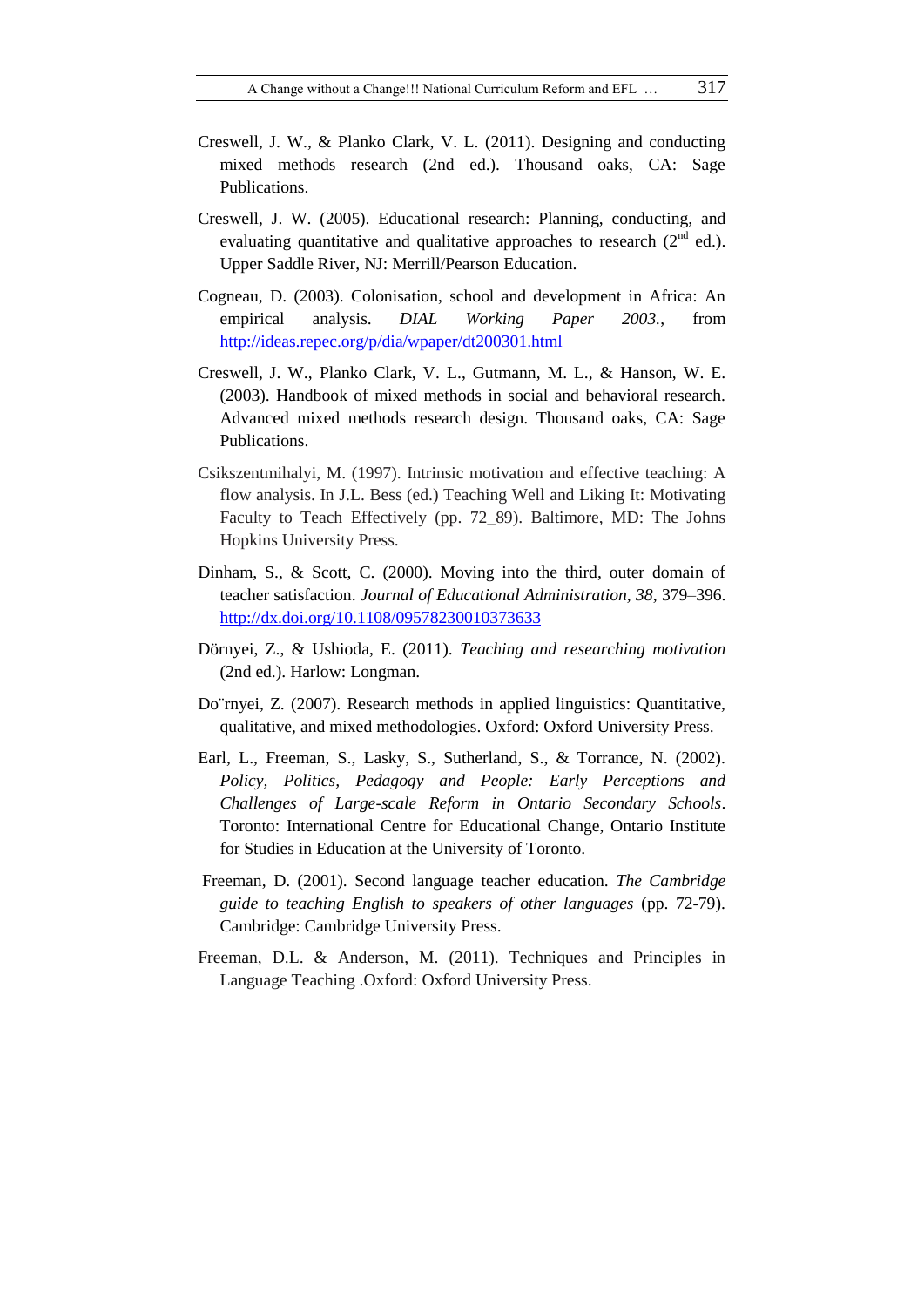- Fundamental Reform Document of Education (FRDE) in the Islamic Republic of Iran (2011).Ministry of Education of the Islamic Republic of Iran (In Persian). Available online at: [http://dca.razaviedu.ir/files/posts/24364.pdf.](http://dca.razaviedu.ir/files/posts/24364.pdf)
- Hassani, M. (2010).*Qualitative evaluation of the implementation guide describing the classroom.* Tehran: Abed. Second edition.
- Ivankova, N. V., & Creswell, J. W. (2009). Mixed methods. In J. Heigham & R. A. Croker (Eds.), *Qualitative research in applied linguistics: A practical introduction* (pp. 135–161). Basingstoke: Palgrave Macmillan.
- Kheirabadi, R., & AlaviMoghaddam, S. B. (2014). New horizons in teaching English in Iran: A transition from reading- based methods to communicative ones by English for schools" series, International Journal of Language Learning and Applied Linguistics World, 5 (4), 225-232.
	- Kheirabadi, R., & AlaviMoghaddam, S. B. (2016). New horizons in teaching English in Iran: A transition from reading-based methods to communicative ones by" English for Schools" series *.International Journal of Language Learning and Applied Linguistics World (IJLLALW), 5 (*4), 225-232.
	- Kiziltepe, Z. (2006), Understanding teacher stress in an age of accountability. *Sources of teacher demotivation*. Information Age Publishing Inc.
	- Lier, K. (2002).Looking back: looking forward. *Teacher Knowledge Project News*, 4(1), 1-2.
- Mann, S. (2005). The language teacher"s development. *Language Teaching,38*(3)*,*103-118.<http://dx.doi.org/10.1017/S0261444805002867>
- Pelletier, L.G., Séguin, L., Chantal, L. L. (2002). Pressure from above and pressure from below as determinants of teachers' motivation and teaching behaviors. *Journal of Educational Psychology,* 94(1), 186-196.
- Radel, R. Sarrazin, P.,Wild, T.C. Legrain, P. (2010). Social contagion of motivation between teacher and student: Analyzing underlying processes. *Journal of Educational Psychology,* 102(3), 577-587.
- [Rao,](https://www.emeraldinsight.com/author/Rao%2C+Madasu+Bhaskara) M.B. (2016). Motivation of teachers in higher education. *Journal of Applied Research in Higher Education,* 8(4), 469-488. Retrieved from<https://doi.org/10.1108/JARHE-08-2015-0066>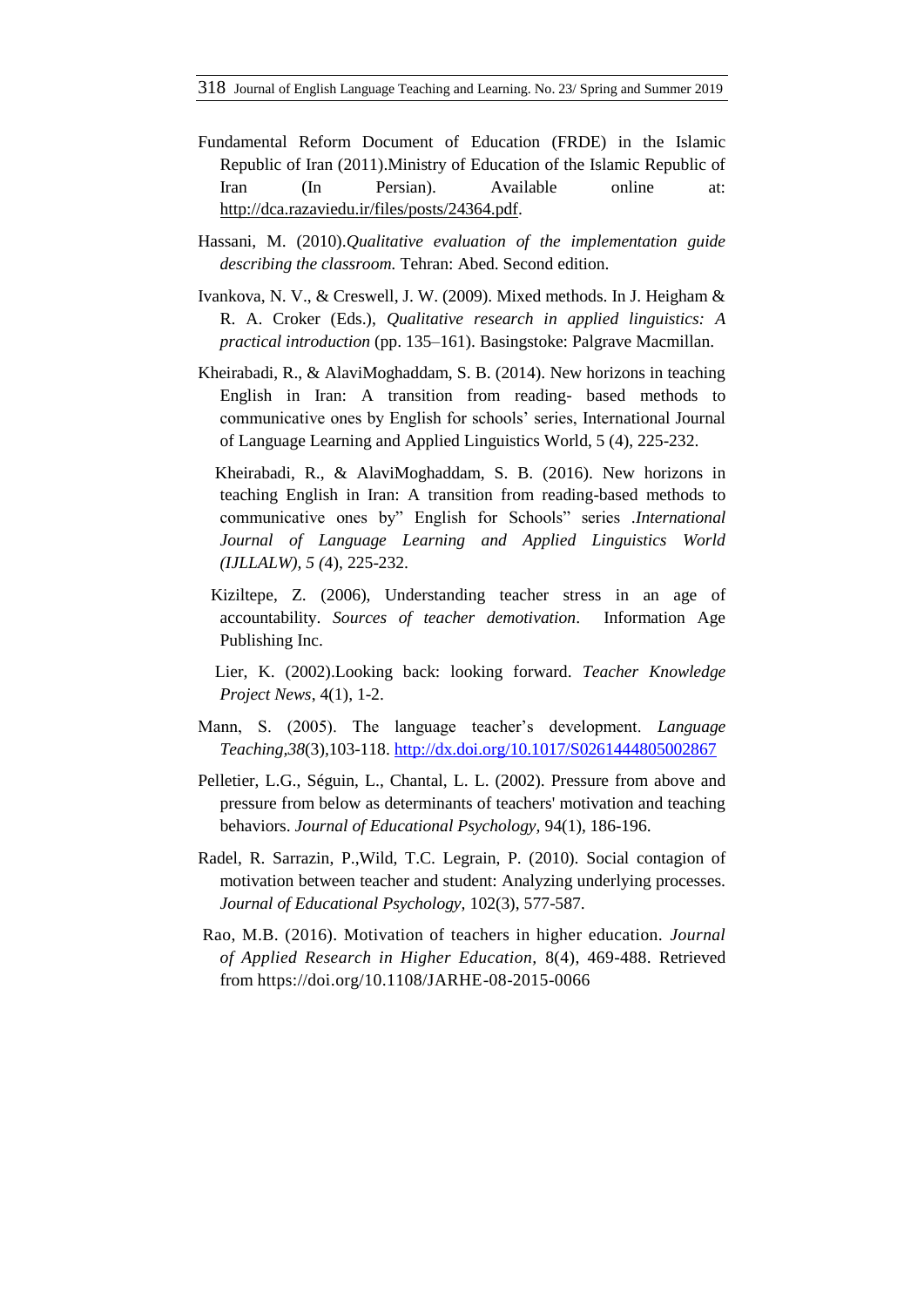- Safari, P., & Sahragard,R.,(2015). Iranian EFL teachers" challenges with the new ELT program after the reform: From dream to reality. *Khasar Journal of Humanities and Social Sciences, 18 (4), 65-78.*
- Salifu, I., & Agbenyega, J.S. (2013). Viewing Teacher Motivation in the Ghana Education Service through a Postcolonial Lens. *Current Issues in Education,* 16(3), 10-31. Retrieved from https://cie.asu.edu/ojs/index.php/cieatasu/article/view/1218
- Sargent, T., & Hannum, E. (2005). Keeping Teachers Happy: Job Satisfaction among Primary School Teachers in Rural Northwest China. *Comparative Education Review*, 49(2),173-204.
- Sinclair, C. (2008). Initial and Changing Student Teacher Motivation and Commitment to Teaching. *Asia-Pacific Journal of Teacher Education*, 36 (2), 79-104.
- Tavakoli, M., Yaghoubinejad , H. & Zarrinabadi,N. (2018). Using Motivational Strategies in L2 Classrooms: Does Culture Have a Role?CurrentPsychology, https://www.researchgate.net/.../309566545 Using Motivational Strateg [ies\\_in\\_Second\\_](https://www.researchgate.net/.../309566545_Using_Motivational_Strategies_in_Second_)*...*
- Wharton, S. (2003). Defining appropriate criteria for the assessment of masters level TESOL assignments. *Assessment & Evaluation in Higher Education, 28(6), 649-663.*
- Yaghobinejad, H., Zarrinabadi, N., & Nejadansari, D. (2016). Culturespecificity of teacher demotivation: Iranian junior high school teachers caught in the newly-introduced CLT trap. *Teachers and teaching, Theory and Pr*actice, 23(2), 127-140.

### **Appendix**

#### **Translated Version of Teacher Motivation Questionnaire**

Thank you for agreeing to complete this questionnaire. The information you provide will be very useful in helping me understand your views on the effect of the Fundamental Reform Document of Education in Iran on EFL teachers' motivation. This questionnaire consists of two sections; before the reform (pre- reform) and after the reform (post- reform). I ask you to feel free to express what you really think and to answer ALL the questions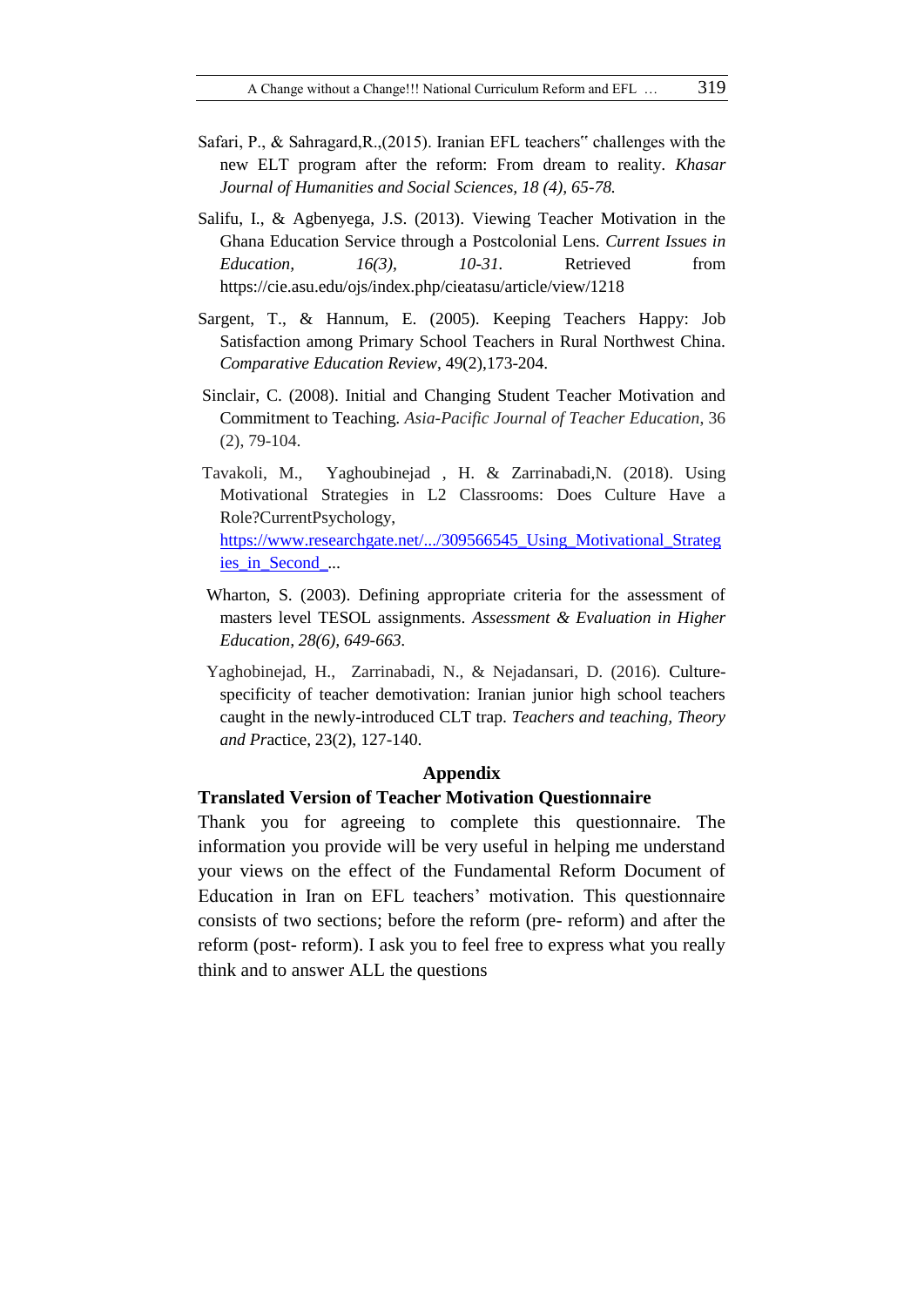320 Journal of English Language Teaching and Learning. No. 23/ Spring and Summer 2019

# **Age: Sex: Male Female**

# **Language Teaching Experience: .….. years Education Level:**

|                                                                                                                                                    | Strongly | Agree | Undecided | Disagree | Strongly |
|----------------------------------------------------------------------------------------------------------------------------------------------------|----------|-------|-----------|----------|----------|
| Pre-Reform                                                                                                                                         | Agree    |       |           |          | Disagree |
|                                                                                                                                                    |          |       |           |          |          |
| The<br>number<br>1.<br>of<br>students in classrooms<br>increased the quality of<br>my teaching profession.                                         |          |       |           |          |          |
| 2.<br>The<br>academic<br>performance of students<br>made me willing toward<br>the teaching career.                                                 |          |       |           |          |          |
| Planning<br>3.<br>and<br>administrating English<br>tests made me fatigue.                                                                          |          |       |           |          |          |
| School<br>4.<br>resources<br>laboratories,<br>such<br>as<br>libraries and hardware<br>equipment<br>were<br>effective in my teaching<br>profession. |          |       |           |          |          |
| 5. Financial status of<br>the teaching profession<br>made me interested in<br>the teaching process.                                                |          |       |           |          |          |
| 6.<br>$\mathbf I$<br>greatly<br>was<br>interested<br>in<br>the<br>teaching profession.                                                             |          |       |           |          |          |
| 7. The low quality of<br>in-service<br>teacher<br>training<br>courses<br>was                                                                       |          |       |           |          |          |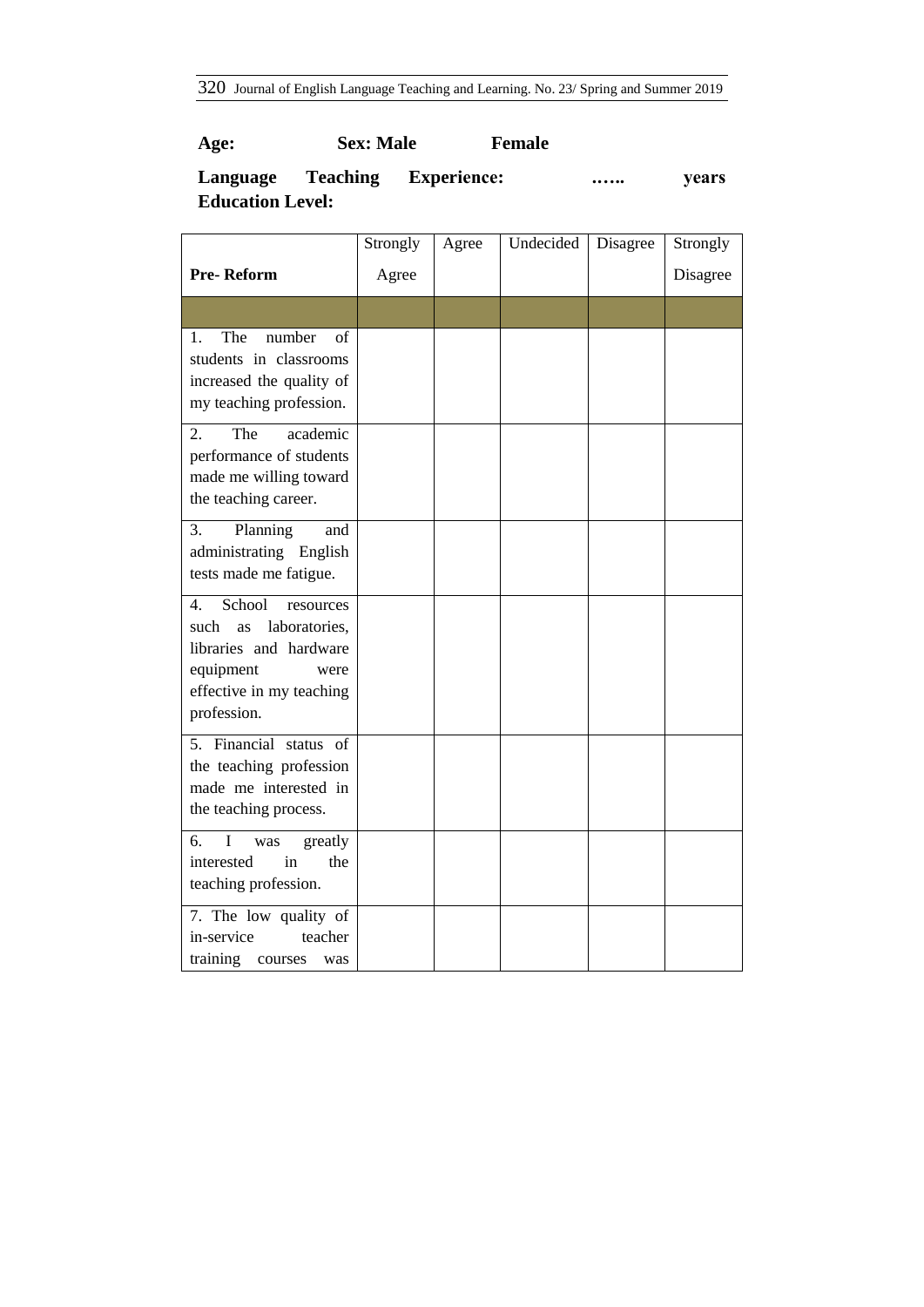| greatly stressful.                                                                                                                                              |  |  |  |
|-----------------------------------------------------------------------------------------------------------------------------------------------------------------|--|--|--|
| 8.<br>English<br>teaching<br>profession was<br>really<br>appealing to me.                                                                                       |  |  |  |
| School<br>evaluation<br>9.<br>made<br>parameters<br>me<br>interested<br>in<br>the<br>teaching profession.                                                       |  |  |  |
| The<br>number<br>10.<br>of<br>weekly hours devoted<br>to English classes made<br>me fatigue.                                                                    |  |  |  |
| 11. The social status of<br>my job as an English<br>teacher increased<br>my<br>the<br>interest<br>toward<br>teaching career.                                    |  |  |  |
| 12. I was glad since I<br>had a hand in students'<br>social development.                                                                                        |  |  |  |
| 13. Job promotion made<br>me willing toward the<br>teaching process.                                                                                            |  |  |  |
| 14. Class management<br>was greatly difficult and<br>stressful.                                                                                                 |  |  |  |
| 15.<br>Disparity<br>of<br>expectations<br>and<br>demands of<br>the<br>educational system with<br>teachers' professional<br>knowledge made<br>me<br>demotivated. |  |  |  |
| 16.<br>I<br>really<br>was<br>interested in studying                                                                                                             |  |  |  |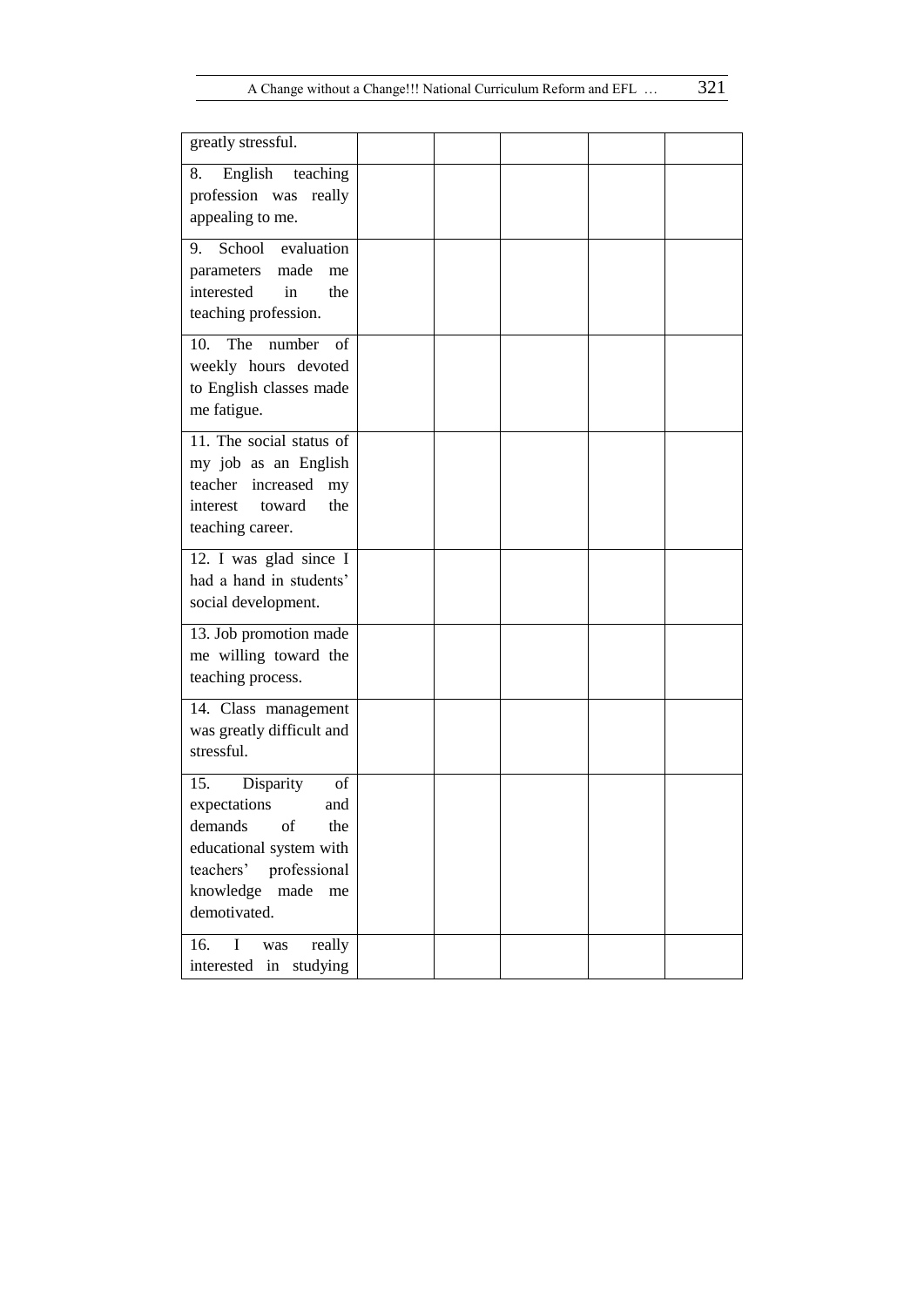322 Journal of English Language Teaching and Learning. No. 23/ Spring and Summer 2019

| English<br>teaching<br>articles.                                                                                          |  |  |
|---------------------------------------------------------------------------------------------------------------------------|--|--|
| social<br>17.<br>My<br>perspective<br>as<br>an<br>English teacher made<br>me motivated toward<br>the teaching profession. |  |  |
| 18. I had close relation<br>with<br>teachers'<br>associations and I was<br>eager to attend<br>the<br>meetings.            |  |  |
| 19. School equipment<br>made me interested in<br>the teaching process.                                                    |  |  |
| 20. My Social status as<br>English<br>teacher<br>an<br>made me willing toward<br>the teaching profession.                 |  |  |

|                                                                                                            | Stron | Agre | Undeci | Disag | Strongly |
|------------------------------------------------------------------------------------------------------------|-------|------|--------|-------|----------|
| <b>Post-Reform</b>                                                                                         | gly   | e    | ded    | ree   | Disagree |
|                                                                                                            | Agree |      |        |       |          |
| number of<br>The<br>students in classrooms<br>increases the quality<br>teaching<br>of<br>my<br>profession. |       |      |        |       |          |

**.**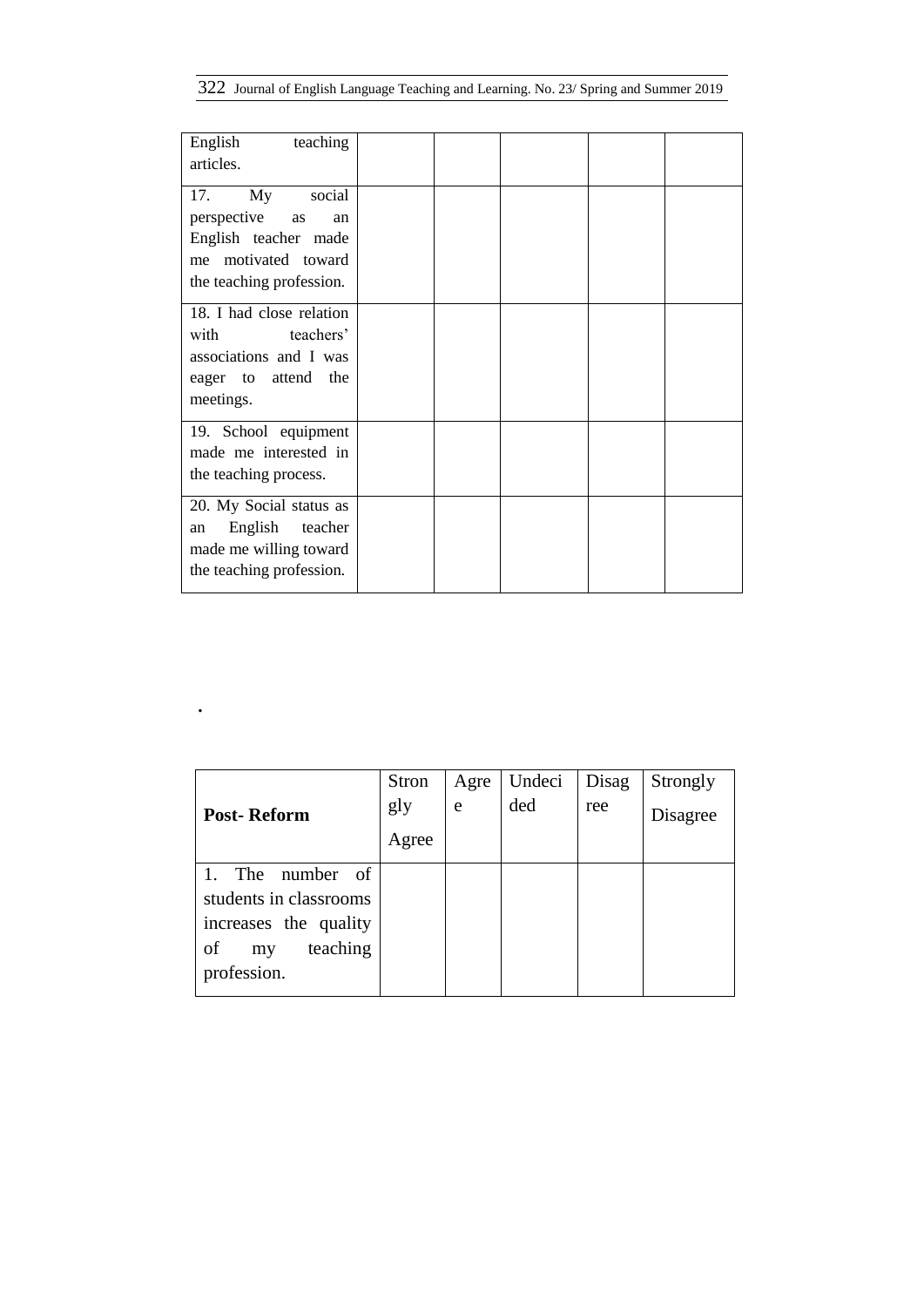| The<br>academic<br>2.      |  |  |  |
|----------------------------|--|--|--|
| performance<br>of          |  |  |  |
| students makes<br>me       |  |  |  |
| willing toward<br>the      |  |  |  |
| teaching career.           |  |  |  |
| 3.<br>and                  |  |  |  |
| Planning<br>administrating |  |  |  |
| English tests makes        |  |  |  |
| me fatigue.                |  |  |  |
|                            |  |  |  |
| 4. School resources        |  |  |  |
| such as laboratories,      |  |  |  |
| libraries and hardware     |  |  |  |
| equipment<br>are           |  |  |  |
| effective<br>in<br>my      |  |  |  |
| teaching profession.       |  |  |  |
| 5. Financial status of     |  |  |  |
| the<br>teaching            |  |  |  |
| profession makes me        |  |  |  |
| interested<br>the<br>in    |  |  |  |
| teaching process.          |  |  |  |
| 6.I<br>greatly<br>am       |  |  |  |
| interested<br>the<br>in    |  |  |  |
| teaching profession.       |  |  |  |
| 7. The low quality of      |  |  |  |
| in-service<br>teacher      |  |  |  |
| training courses<br>is     |  |  |  |
| greatly stressful.         |  |  |  |
|                            |  |  |  |
| English teaching<br>8.     |  |  |  |
| profession is really       |  |  |  |
| appealing to me.           |  |  |  |
| 9. School evaluation       |  |  |  |
| parameters make me         |  |  |  |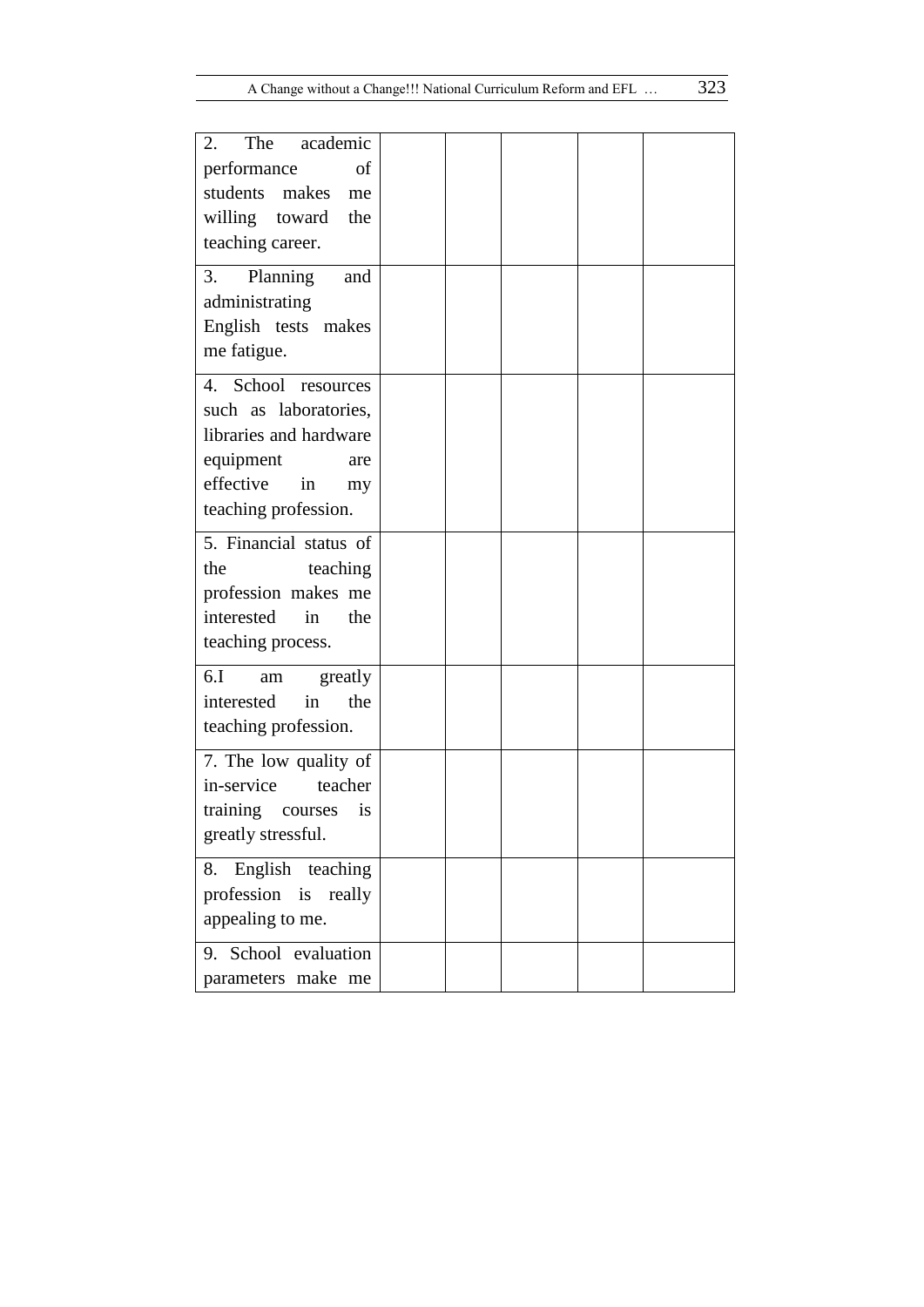| in<br>interested<br>the<br>teaching profession.                                                                                                                     |  |  |  |
|---------------------------------------------------------------------------------------------------------------------------------------------------------------------|--|--|--|
| 10. The number of<br>weekly hours devoted<br>English classes<br>to<br>makes me fatigue.                                                                             |  |  |  |
| 11. The social status<br>of my job as<br>an<br>English<br>teacher<br>increases my interest<br>toward the teaching<br>career.                                        |  |  |  |
| 12. I am glad since I<br>hand<br>have<br>a<br>in<br>students'<br>social<br>development.                                                                             |  |  |  |
| 13. Job promotion<br>makes me<br>willing<br>toward the teaching<br>process.                                                                                         |  |  |  |
| 14.<br>Class<br>management<br><i>is</i><br>greatly difficult and<br>stressful.                                                                                      |  |  |  |
| 15. Disparity<br>of<br>expectations and<br>demands<br>of<br>the<br>educational<br>system<br>teachers'<br>with<br>professional<br>knowledge makes me<br>demotivated. |  |  |  |